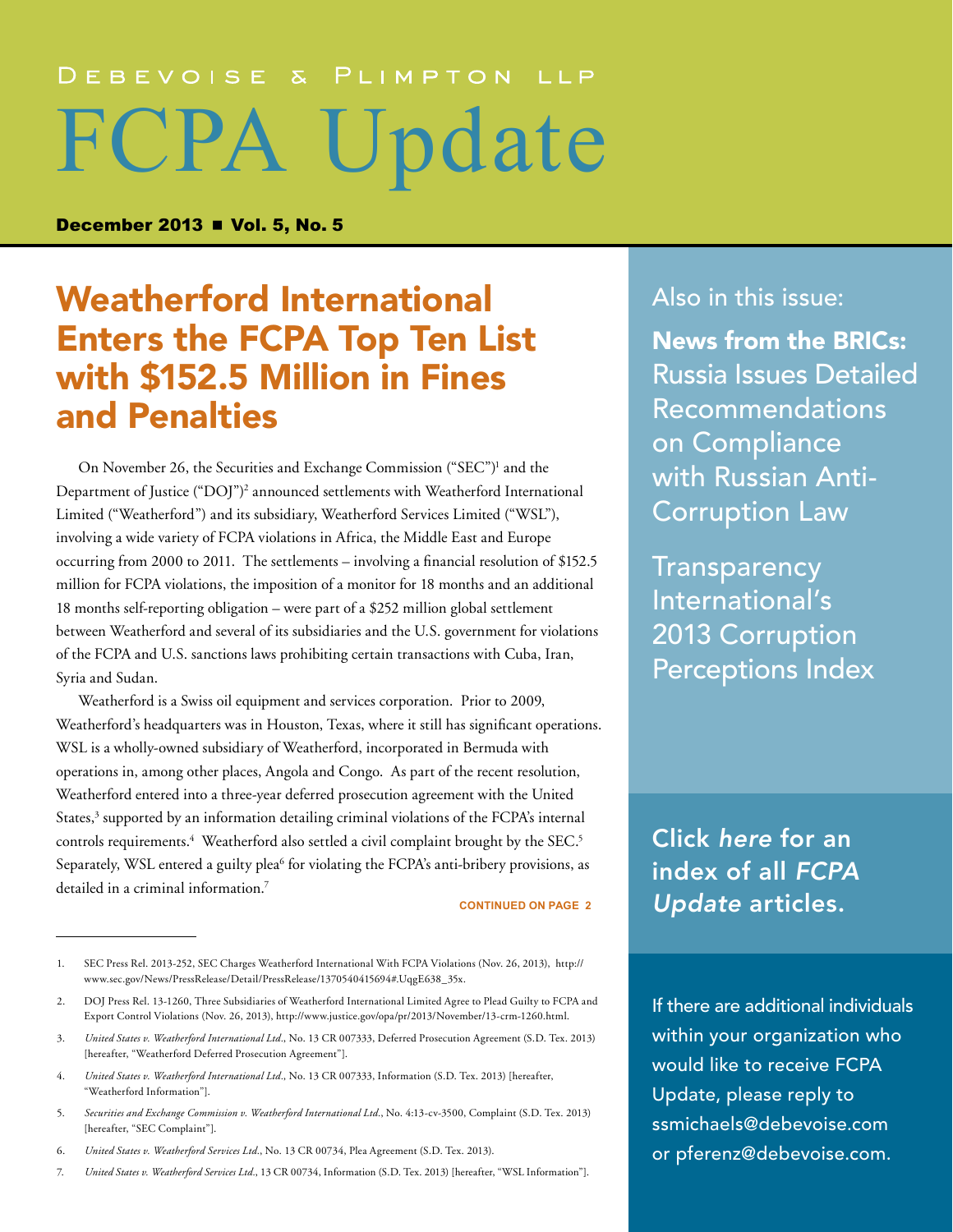#### Weatherford Int'l Enters the FCPA Top Ten List Cont. from page 1

The differences between the SEC Complaint and the DOJ Informations reflect just how far the FCPA can extend beyond the classic cases of six-figure payments to foreign officials, such as in the context of procurement. The SEC included allegations relating to travel and entertainment, embezzlement, commercial bribery (for the second time in as many months) and a books-and-records charge for violating U.S. sanctions laws. The settlement's focus on the lack of internal controls at Weatherford and its subsidiaries provides a reminder of the importance of third-party due diligence. It also underlines expectations from the enforcement agencies as to what kind of sensitivity to important red flags and controls are necessary to meet the requirements of 15 U.S.C. § 78m(b)(2)(A) and (B), the internal controls provisions applicable to "issuers" under the 1934 Securities Exchange Act.

#### Improper Payments

The bulk of the improper payments alleged in both the SEC and DOJ settlement documents arise out of transactions in Angola, in an unnamed "Middle Eastern Country"8 and as part of the Iraqi Oil-for-Food Program. In Angola, WSL made a \$250,000 payment to an official at Sonangol, the Angolan National Oil Company, by entering into a sham contract with a Swiss freight forwarding agent.<sup>9</sup> Also in Angola, WSL formed a joint venture with two companies, selected by Sonangol, owned by relatives of Angolan officials.<sup>10</sup> The joint venture enabled WSL to dominate the market for well screens<sup>11</sup> in Angola, allowing it to obtain information regarding competitors' bids, charge higher prices than its competitors and have competitors' contracts revoked.12 Owners of the joint venture partners eventually received more than \$800,000 in dividends, which were paid in 2008.13 Senior executives at Weatherford, as well as a senior in-house lawyer, were involved in setting up the joint venture, and the in-house lawyer misled outside counsel, which had asked about potential FCPA risk.<sup>14</sup>

Between 2005 and 2011, Weatherford's subsidiary in the Middle East paid improper "volume discounts" totaling over \$11 million to a distributor in an unnamed Middle Eastern country. The distributor was recommended to Weatherford's subsidiary in 2001 by the country's national oil company, and employees of the subsidiary believed that the volume discounts were used as a slush fund to make payments to officials at the national oil company.15 The same subsidiary also made payments of just under \$1.5 million to Iraqi officials involved in the Oil-for-Food Program between 2002 and 2003.16

#### **CONTINUED ON PAGE 3**

9. WSL Information, note 7, *supra* at **[**] 41-46; SEC Complaint, note 5, *supra* at **[**] 11-16.

- 11. A well screen is a filtering device used to keep sediment from entering a water well. *See* [http://www.weatherford.com/](http://www.weatherford.com/Products/Completion/WellScreens/) [Products/Completion/WellScreens/.](http://www.weatherford.com/Products/Completion/WellScreens/)
- 12. WSL Information, note 7, *supra* at **[\$** 36-40; SEC Complaint, note 5, *supra* at **[** 23.
- 13. WSL Information, note 7, *supra* at ¶ 34; SEC Complaint, note 5, *supra* at ¶ 24.
- 14. WSL Information, note 7, *supra* at ¶¶ 16, 20-24,26-29, 31-33; SEC Complaint, note 5, *supra* at ¶¶ 17-24.
- 15. Weatherford Information, note 4, *supra* at **[**] 26-30; SEC Complaint, note 5, *supra* at **[**] 28-35.
- 16. Weatherford Information, note 4, *supra* at **[**] 31-34; SEC Complaint, note 5, *supra* at **[**] 43-45.

#### FCPA Update

FCPA Update is a publication of Debevoise & Plimpton LLP

919 Third Avenue New York, New York 10022 +1 212 909 6000 www.debevoise.com

+1 202 383 8000 London +44 20 7786 9000

Paris

Washington, D.C.

+7 495 956 3858 Hong Kong +852 2160 9800

+33 1 40 73 12 12 Shanghai

Moscow

Bruce E. Yannett Co-Editor-in-Chief +1 212 909 6495 beyannett@debevoise.com

Andrew M. Levine Co-Editor-in-Chief +1 212 909 6069 amlevine@debevoise.com

Erich O. Grosz Co-Managing Editor +1 212 909 6808 eogrosz@debevoise.com

Erin W. Sheehy Co-Managing Editor +1 202 383 8035 ewsheehy@debevoise.com

+86 21 5047 1800

Frankfurt +49 69 2097 5000

Paul R. Berger Co-Editor-in-Chief +1 202 383 8090 prberger@debevoise.com

Sean Hecker Co-Editor-in-Chief +1 212 909 6052 shecker@debevoise.com

Steven S. Michaels Executive Editor +1 212 909 7265 ssmichaels@debevoise.com

Philip Rohlik Co-Managing Editor +852 2160 9856 prohlik@debevoise.com

Noelle Duarte Grohmann Co-Deputy Managing Editor +1 212 909 6551 ndgrohmann@debevoise.com [jshvets@debevoise.com](mailto:jshvets%40debevoise.com?subject=)

Jane Shvets Co-Deputy Managing Editor +1 212 909 6573

James H. Graham Assistant Editor +1 212 909 6526 jhgraham@debevoise.com Samantha J. Rowe Assistant Editor +1 212 909 6661 sirowe@debevoise.com

Please address inquiries regarding topics covered in this publication to the editors.

All content © 2013 Debevoise & Plimpton LLP. All rights reserved. The articles appearing in this publication provide summary information only and are not intended as legal advice. Readers should seek specific legal advice before taking any action with respect to the matters discussed herein. Any discussion of U.S. Federal tax law contained in these articles was not intended or written to be used, and it cannot be used by any taxpayer, for the purpose of avoiding penalties that may be imposed on the taxpayer under U.S. Federal tax law.

Please note: The URLs in *FCPA Update* are provided with hyperlinks so as to enable readers to gain easy access to cited materials.

<sup>8.</sup> The reasons for not naming the Middle Eastern country are not disclosed. It is possible that the enforcement agencies did not disclose the country because the investigation is continuing or because of diplomatic issues.

<sup>10.</sup> WSL Information, note 7, *supra* at 114-36; SEC Complaint, note 5, *supra* at 117-24.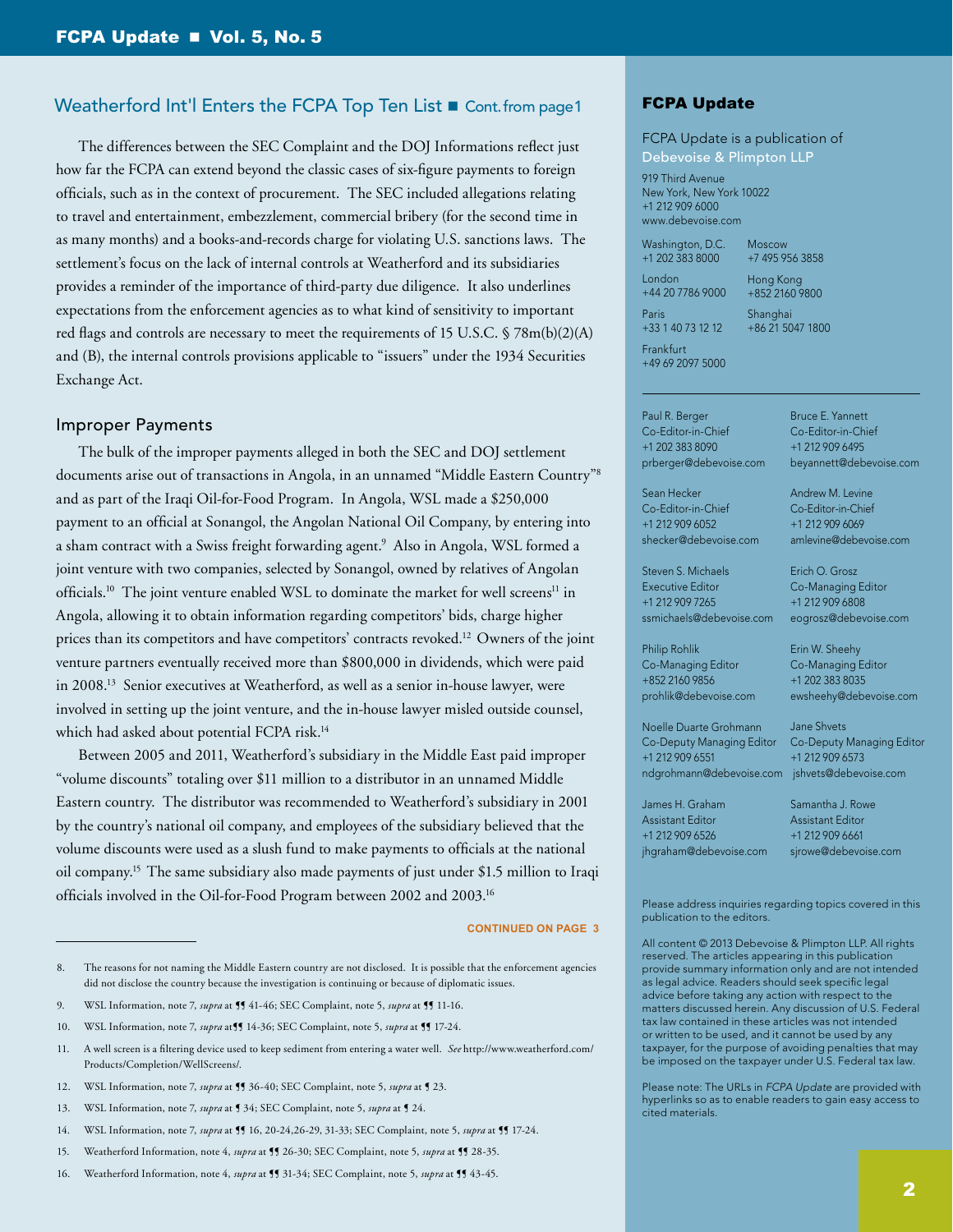In addition to the payments detailed in both the DOJ and SEC documents, the SEC identified in its resolution documents four other sets of improper payments, which evidence the broad reach of FCPA enforcement efforts.

 "The inclusion of commercial bribes in the SEC's Complaint, charged under the books statute, highlights the recent efforts by the U.S. enforcement agencies to use the FCPA's punish commercial bribery."

First, the same Swiss freight forwarding agent used to make payments in Angola was used to pay over \$500,000 in bribes to the subsidiary of an Italian energy company in Congo.<sup>17</sup> The inclusion of commercial bribes in the SEC's Complaint, charged under the books-and-records provisions of the statute, highlights the recent efforts by the U.S. enforcement agencies to use the FCPA's accounting provisions to punish commercial bribery, as illustrated in the Diebold settlement.18 Unlike in Diebold, in which the commercial bribery was unrelated

to violations of the anti-bribery provisions, the commercial bribery in the SEC's Weatherford complaint appears to relate directly to one of the public bribery schemes in Angola.

Second, as in numerous recent FCPA resolutions, the SEC chose to detail improper travel<sup>19</sup> and entertainment provided to officials at Sonatrach, the Algerian national oil company. These included a trip to the World Cup in Germany in 2006, a honeymoon trip for the daughter of an official and a family trip to Saudi Arabia, as well as cash support paid to Sonatrach officials visiting Houston. These payments totaled \$35,260 between 2005 and 2008.20

Third, between 2001 and 2006, two executives of Weatherford's Italian subsidiary embezzled over \$200,000 of company funds. After being confronted by a co-worker, the executives drafted a memorandum claiming that \$41,000 of these funds was used to bribe Albanian tax officials. The executives also provided laptops to executives of the Albanian National Petroleum Agency at the subsidiaries' expense.<sup>21</sup> All of this activity, according to the SEC, violated the internal controls provisions of the FCPA. By including these embezzlement allegations in a complaint already chock-full of serious corruption issues, the SEC is sending the message that companies need to view embezzlement cases as presenting significant internal controls issues that will be evaluated in the context of FCPA investigations.

Finally, the DOJ, assisted by several other federal agencies, including the Office of Foreign Assets Control, brought separate charges against Weatherford for violations of U.S. sanctions laws. The SEC included related allegations in its FCPA complaint as part of a recitation of evidence that Weatherford covered up sanctions violations and falsified Weatherford's books and records.22

#### Internal Controls

Weatherford's DPA defers criminal prosecution for violating the internal controls provisions of the FCPA. The Weatherford Information begins with six paragraphs detailing these internal control failures, and the SEC Complaint highlights these failures throughout its Complaint. Most of these introductory paragraphs detailing internal controls deficiencies in the Weatherford Information begin with the phrase "Prior to 2008."23 Given the industry and jurisdictions in which Weatherford was operating, stronger controls might have been expected to have been in place in the pre-2008 period. However, as has been pointed out elsewhere,<sup>24</sup> many companies have drastically improved internal controls in the wake of the focus on FCPA enforcement beginning around the time of the Siemens investigation in 2007 and 2008. That said, the focus on internal controls in the various

- 20. *Id.* at **11** 36-38.
- 21. *Id.* at **11** 39-42.
- 22. *Id.* at **[]** 46-51.
- 23. *Id.* at **11** 10-14.

<sup>17.</sup> SEC Complaint, note 5, *supra* at **11** 25-27.

<sup>18.</sup> *See* Paul R. Berger, Sean Hecker, Andrew M. Levine, Bruce E. Yannett and Philip Rohlik, "The Government's \$48 Million ATM Withdrawal: Is it Time to Start Sweating Again," *FCPA Update*, Vol. 5, No. 3 (October 2013), [http://www.debevoise.com/fcpa-update-10-30-2013/.](http://www.debevoise.com/fcpa-update-10-30-2013/)

<sup>19.</sup> SEC Complaint, note 5, *supra* at ¶ 36.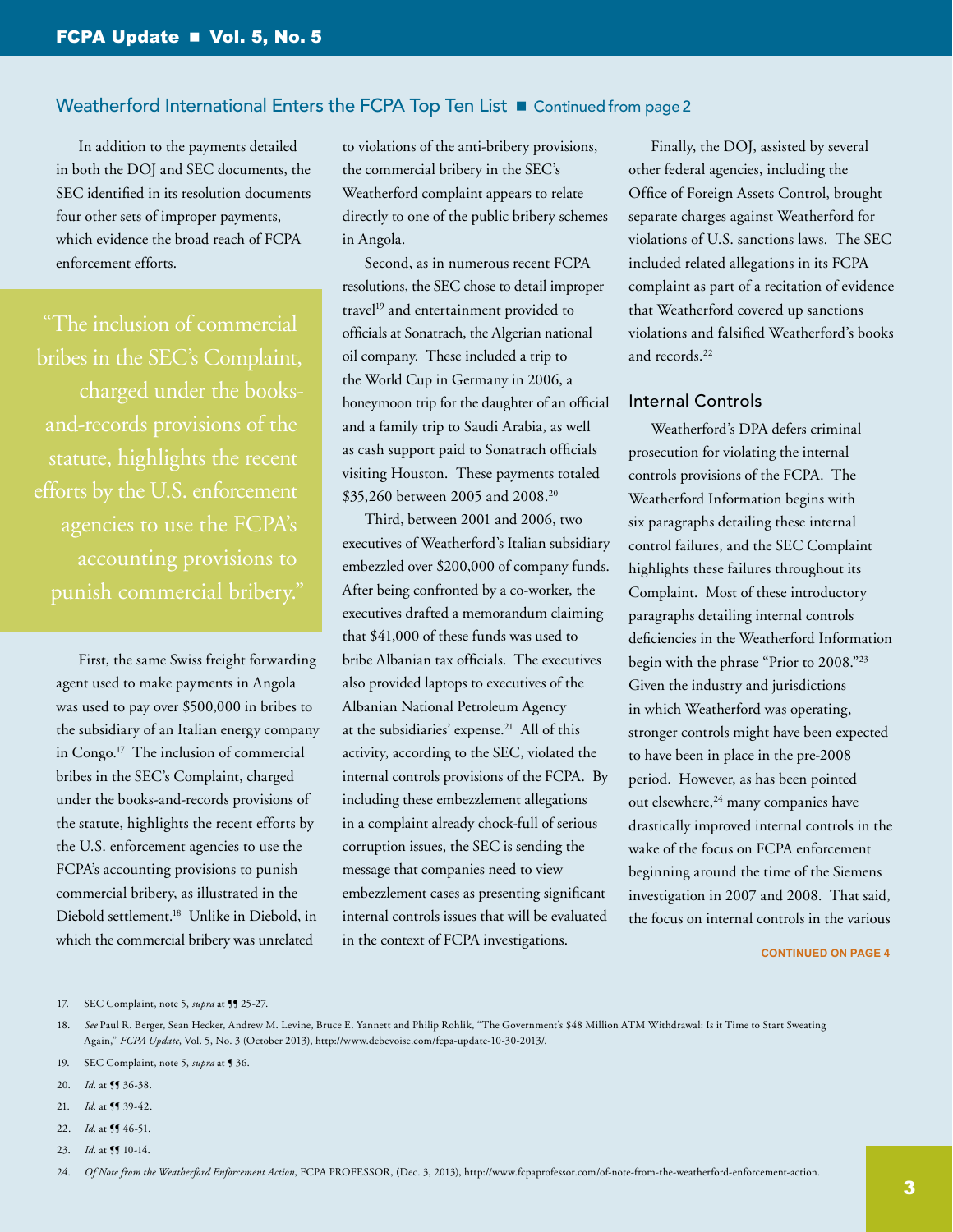Weatherford settlement documents provides a reminder, in unusual detail, about the kinds of controls the enforcement agencies now expect and the red flags to which companies should be attuned. Some of the more noteworthy details from the settlement documents include:

- The importance of a dedicated **compliance officer and compliance personnel,** at least for large complex companies with substantial risk profiles.25 Although it might be acceptable for small or simply structured companies to overlap the legal and compliance function, Weatherford suggests that a division of duties, if not independent reporting lines, is expected in larger companies operating in higher risk markets.
- **Effective third-party due diligence** relating to the ownership of third parties, the business justification for retaining the third party and screening for "derogatory information" about the third party.26 The Information refers to a failure of controls concerning diligence on "appropriate third parties,"27 recognizing the need for a risk-based approach to due diligence. An example of "red flags" that would require diligence is provided in the

settlement documents. No due diligence was done on the distributor in the unnamed Middle Eastern country, "despite: (a) the fact that the Distributor would be furnishing Weatherford goods directly to an instrumentality of a foreign government; (b) the fact that a foreign official had specifically directed [Weatherford's subsidiary] to contract with that particular distributor, and (c) the fact that executives at [the subsidiary] knew that a member of the country's royal family had an ownership interest in the distributor."28

 Similarly, no due diligence was done on the freight agent used in Angola and Congo, even though the freight agent flatly refused to sign a contract including "an FCPA clause prohibiting the Freight Forwarding Agent from giving anything of value, directly or indirectly, to an official or employee of any government," a clear red flag.<sup>29</sup>

**Effective due diligence on joint venture partners.** In its joint venture in Angola, Weatherford partnered with companies owned by relatives of government officials who did not appear to bring expertise, funds or equipment to the joint venture.<sup>30</sup> On two occasions, Weatherford executives appear to have discouraged internal counsel's suggestions that due diligence was needed.31 Another internal counsel is alleged to have deliberately misled outside counsel, by suggesting that due diligence on the joint venture partners was necessary but not undertaking any.32 These allegations of deliberately avoiding due diligence and misleading outside counsel are arguably the most serious internal controls allegations in the Weatherford Information.33

**Effective limits of authority.** The volume discounts paid to the distributor in the unnamed Middle Eastern country caused some of these transactions to breach the dollar limits Weatherford imposed on the employees of its subsidiaries with respect to the authorization of transactions. Nevertheless, Weatherford (apparently without further investigation) permitted the payments.34

**Effective internal reporting mechanisms.** On two occasions, employees of Weatherford's subsidiaries reported improper conduct and were subsequently fired or transferred without any investigation.<sup>35</sup>

- 28. *Id.* at ¶ 27; SEC Complaint, note 5, *supra* at ¶ 29.
- 29. WSL Information, note 7, *supra* at ¶ 45; SEC Complaint, note 5, *supra* at ¶ 14.
- 30. Weatherford Information, note 4, *supra* at ¶ 21; SEC Complaint, note 5, *supra* at ¶ 18.
- 31. SEC Complaint, note 5, *supra* at **[]** 19, 21.
- 32. Weatherford Information, note 4, *supra* at ¶ 19.
- 33. See 15 U.S.C. § 78m(b)(4) & (5) (reserving criminal liability under the books and records and internal controls provisions for "knowingly circumvent[ing] or knowingly fail[ing] to implement a system of internal accounting controls."). *See Global-Tech Appliances v. SEB S.A.*, 131 S. Ct. 2060, 2071 (2011) (willful blindness requires "active efforts … to avoid knowing" such as a "decision not to inform an attorney" of relevant facts).
- 34. SEC Complaint, note 5, *supra* at ¶ 34.
- *Id.* at  $\int$  40 (Embezzlement by Italian executive); WSL Information, note 7, *supra* at  $\int$  43.

<sup>25.</sup> Weatherford Information, note 4, *supra* at **[13.**]

<sup>26.</sup> *Id.* at ¶ 10.

<sup>27.</sup> *Id.*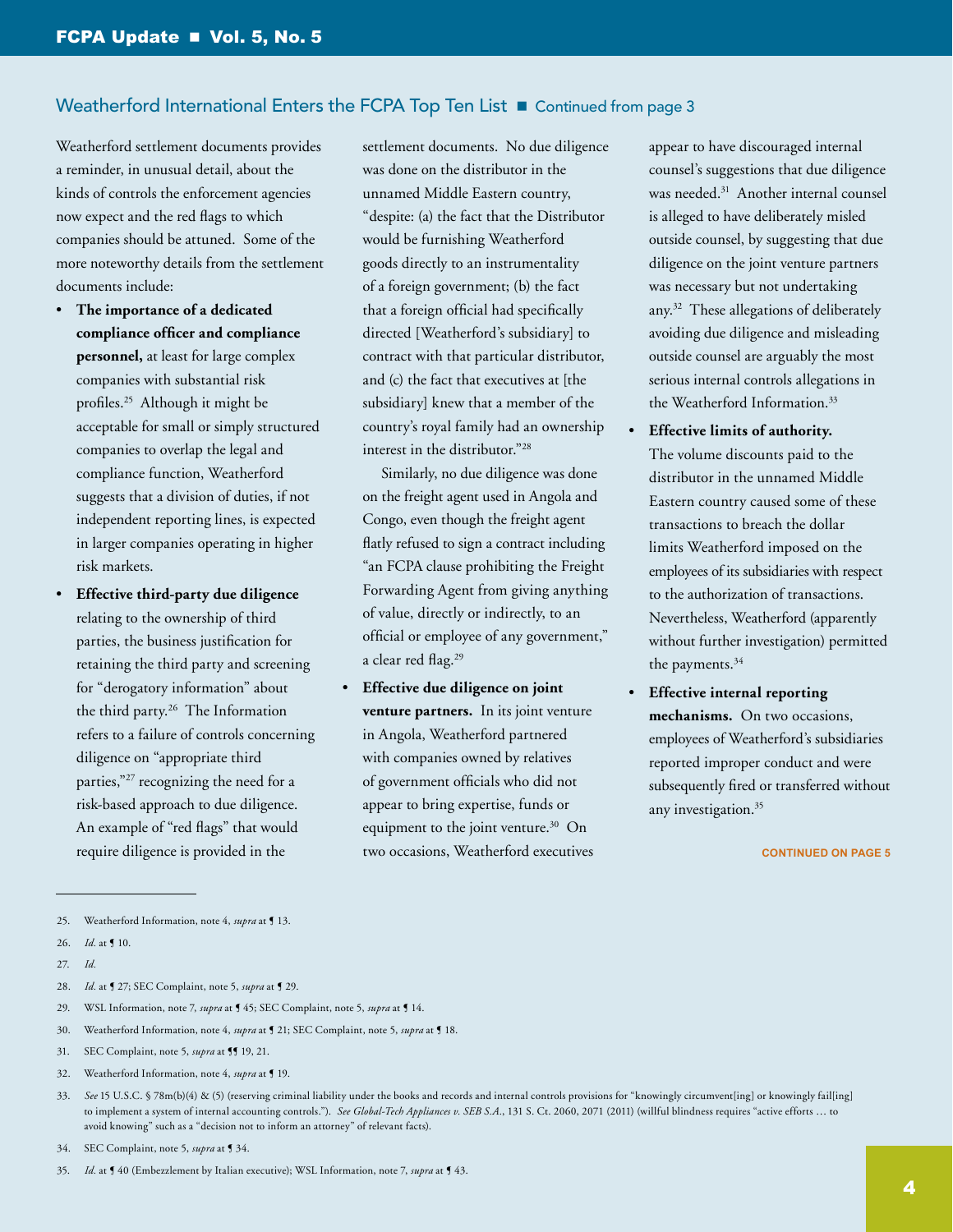#### Weatherford and Diebold: How to make sense of the fines?

The \$152 million in fines and penalties paid by Weatherford make it the eighth largest FCPA settlement in history. Although the monetary resolution is objectively large, comparing it to the monetary resolution in another recent enforcement action points to the difficulty of ascertainting the logic of penalty determinations.

Weatherford paid at least \$13 million in bribes in Algeria, Iraq and the unnamed Middle Eastern country, including six figure sums to clearly identified foreign officials, and allegedly earned profits of \$54 million as a result of the bribes.36 The numbers are slightly higher if the SEC's allegations of commercial bribery, travel for Algerian officials and payments to Albanian tax inspectors are included. As a multiple of bribes paid, Weatherford's fine is less than the fine imposed in the Diebold DPA in October for ostensibly less blatant behavior.<sup>37</sup> Moreover, unlike Diebold, Weatherford apparently did not self-report,<sup>38</sup> and, at least initially, its employees actively impeded the investigation, earning it a \$1.875 million penalty assessed by the SEC.39

Part of the difference in proportion between Weatherford and Diebold is the fact that Weatherford's DPA relates only to books-and-records violations while Diebold's involved both conspiracy and accounting provisions charges, resulting in different mathematical calculations under the U.S.

Sentencing Guidelines.<sup>40</sup> The Sentencing Guidelines calculus is, however, of limited value in explaining the difference between the two penalties, as the number of charges is a factor largely within the enforcement agencies' discretion. Another potential reason for the apparent comparatively harsher penalty for Diebold is the fact that one of Weatherford's subsidiaries pleaded guilty to a criminal anti-bribery charge, potentially exposing that subsidiary to more severe collateral consequences.<sup>41</sup>

> "[T]he Weatherford settlement, like other recent settlements, is a disposition in which facts are included in the allegations or information without an explanation as to why

#### Other Causes for Concern

Beyond the lack of transparency in the calculations that led to the financial resolution – a recurring feature of settled FCPA matters – the Weatherford settlement, like other recent settlements, is a disposition in which facts are included in the allegations or information without an explanation as to why they are relevant, potentially creating even more confusion as to what is or is not acceptable from the enforcement agencies' point of view.

First, in at least one instance, the travelrelated allegations raise serious questions about whether the U.S. government adequately distinguishes between proper and improper travel arrangements. The WSL Information mentions travel in connection with the Angolan joint venture, when Weatherford and WSL employees met with the Angolan officials in Paris. WSL provided the Angolan attendees travel and accommodation for that meeting at which the joint venture agreement was discussed.<sup>42</sup> This presumably does not mean that covering a joint venture partner's travel and accommodation expenses for a legitimate business meeting is an improper payment. It is possible to infer from the information that the entire joint venture was a sham and that the government included the cost of the travel in the amounts received by the Angolan officials. However, there is no such explanation in the Information, merely a statement that travel and accommodation were paid for, injecting even more confusion in an area where it already abounds.

Second, the government's recitation of the evidence pertaining to Weatherford's distributor in the unnamed Middle Eastern country also lacks clarity. As noted, both the SEC and DOJ specifically list part

<sup>36.</sup> Weatherford Deferred Prosecution Agreement, note 3, *supra* at ¶ 6.

<sup>37.</sup> Berger et al., note 18, *supra*.

<sup>38.</sup> Weatherford Deferred Prosecution Agreement, note 3, *supra* at ¶ 4. Self-reporting is not listed among the "Relevant Considerations" in the DPA.

<sup>39.</sup> SEC Charges Weatherford International With FCPA Violations, note 1, *supra*.

<sup>40.</sup> *Compare*, Weatherford Deferred Prosecution Agreement, note 3, *supra* at ¶ 6 *with United States v. Diebold*, No. 5:13-cr-00464, Deferred Prosecution Agreement, (N.D. Ohio 2013) at ¶6.

<sup>41.</sup> Finally, the Weatherford FCPA enforcement action was part of a global settlement of FCPA and sanctions violations involving four different government agencies and an additional \$100 million in penalties for sanctions violations.

<sup>42.</sup> WSL Information, note 7, *supra* at **[33.**]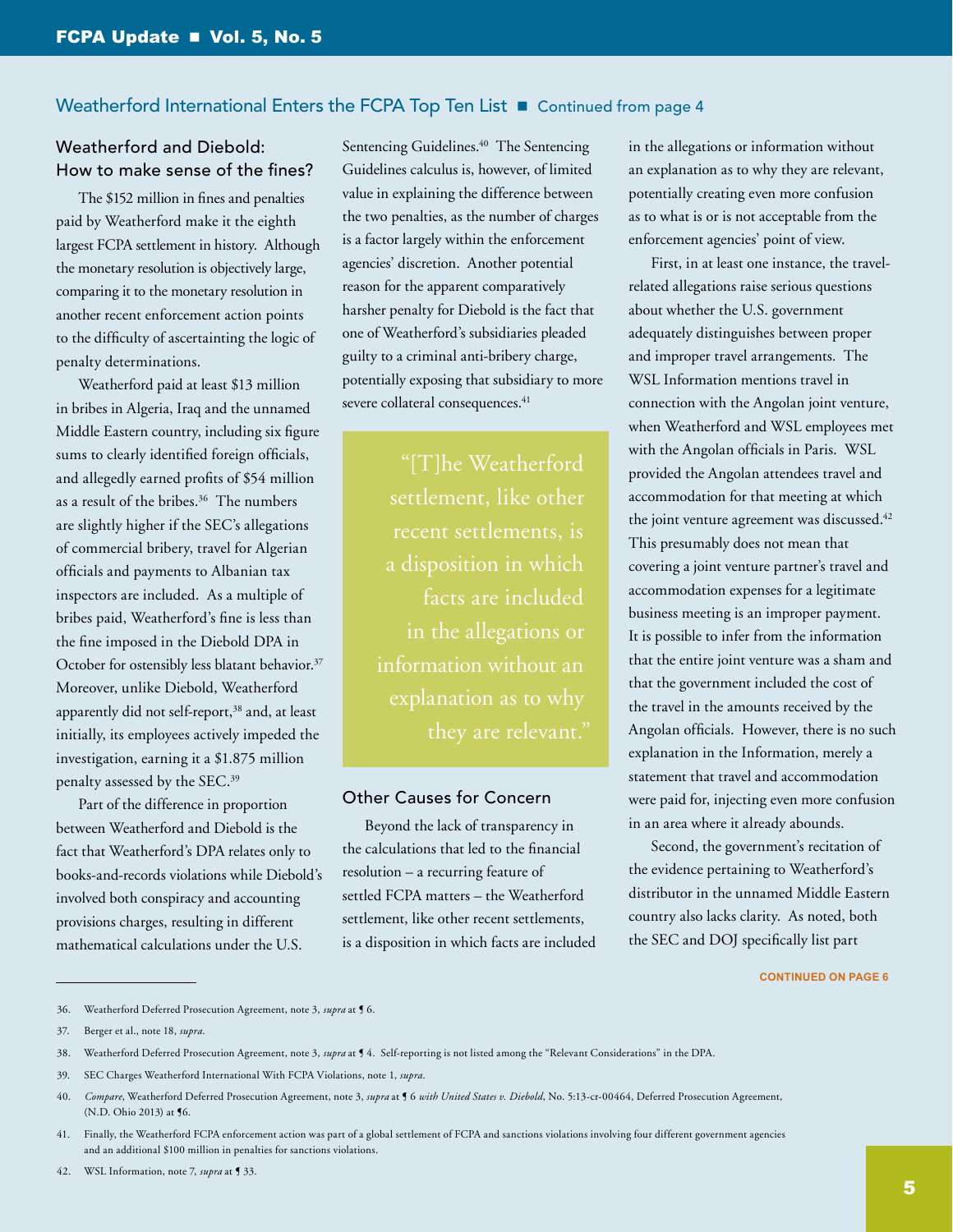ownership of the distributor by a member of the royal family as a red flag (along with selection by an instrumentality) requiring more due diligence. However, there is nothing in the Information or Complaint to suggest that payments to the distributor were themselves bribes paid to the owner/member of the royal family. Rather, both documents state that it was the volume discounts that were used to create slush funds to bribe decision makers at the national oil company.43 Just last year, the DOJ issued Opinion Release 12-01 stating that the mere fact of membership in a royal family does not make one a "foreign official."44 As a result, although no such explanation appears in the resolution documents, one could conclude that, even though ownership of a third party by relatives of a foreign official does not automatically render the third party inappropriate, in most cases it would demand further due diligence and even more stringent controls than might have been thought reasonable before the Weatherford settlements to deal with the risk that an official's relative who receives payments is somehow a conduit to an official.

It is also unfortunate that more information regarding the "FCPA clause prohibiting the freight forwarding agent from giving anything of value, directly or indirectly, to an official or employee of any government,"45 which was rejected by the Swiss freight forwarder in Angola, was not included in the settlement documents. It

is alleged that the freight agent refused to accept the clause "in view of the nature of the business."46 However, there are often legitimate or explainable objections to FCPA clauses (for example when a clause specifically mentions the FCPA and the objecting party believes it is not subject to the statute or, in many civil law jurisdictions, simply a belief that such clauses are too long and complex) and ways to draft around such objections (such as removing the specific reference to the FCPA and replacing it with the operative statutory language). This lack of explanation is compounded by the fact that both the SEC and DOJ quote the language that eventually was included in the contract as "simply requiring the agent 'to comply with all applicable laws, rules and regulations issued by any governmental entity in the countries of business involved.'"47 The context of the quote suggests that the enforcement agencies believe that a general "compliance with law" clause is insufficient, even though, in this case, both parties appear to have been well aware of the true nature of the transaction and both the original and replacement clauses were intended to be ignored. This arguably amounts to elevating form over substance.<sup>48</sup>

#### Conclusion

The Weatherford settlements, which bring total 2013 FCPA financial resolutions to well in excess of the half billion dollar mark, illustrate once again the risks of

enforcement by U.S. regulators, who remain, notwithstanding recurring political gridlock in Washington, DC, the most well-funded enforcement group among all major nations that have adopted transnational anti-bribery regimes. While the size of the resolution given the industry and the jurisdictions affected is not surprising, the details of several key features of the settlements, including those pertaining to travel and entertainment, the role of royal families in the Middle East, and the level of detail at which the government will assess retroactively the sufficiency of compliance documentation, make the settlement a sobering read for compliance personnel.

#### **Sean Hecker Andrew M. Levine Philip Rohlik**

*Sean Hecker and Andrew M. Levine are partners in the New York office and Philip Rohlik is a counsel in the Hong Kong office. They are members of the Litigation Department and the White Collar Litigation Practice Group. The authors may be reached at [shecker@debevoise.com](mailto:shecker%40debevoise.com?subject=), [amlevine@](mailto:amlevine%40debevoise.com?subject=) [debevoise.com,](mailto:amlevine%40debevoise.com?subject=) and [prohlik@debevoise.](mailto:prohlik%40debevoise.com?subject=) [com](mailto:prohlik%40debevoise.com?subject=). Full contact details for each author are available at<www.debevoise.com>.* 

<sup>43.</sup> Weatherford Information, note 4, *supra* at **[**¶ 26-30; SEC Complaint, note 5, *supra* at **[**¶ 28-35.

<sup>44.</sup> DOJ Opinion Procedure Rel. 12-01, Foreign Corrupt Practices Act Review (Sept. 18, 2012), [http://www.justice.gov/criminal/fraud/fcpa/opinion/2012/1201.pdf.](http://www.justice.gov/criminal/fraud/fcpa/opinion/2012/1201.pdf)

<sup>45.</sup> WSL Information, note 7, *supra* at ¶ 45.

<sup>46.</sup> *Id.*

<sup>47.</sup> *Id.* at ¶ 45; SEC Complaint, note 5, *supra*, at ¶14.

<sup>48.</sup> Although it is generally clear why the government viewed as a red flag the objection to a compliance clause containing an express reference to the FCPA, it is worth underscoring that a broad "compliance with law" clause sometimes can be sufficient. This is especially the case if the laws at issue include local conflict of interest or anti-gratuity regulations and if such general language is accompanied by robust audit rights that are subsequently exercised and if the findings of such audits are promptly acted upon.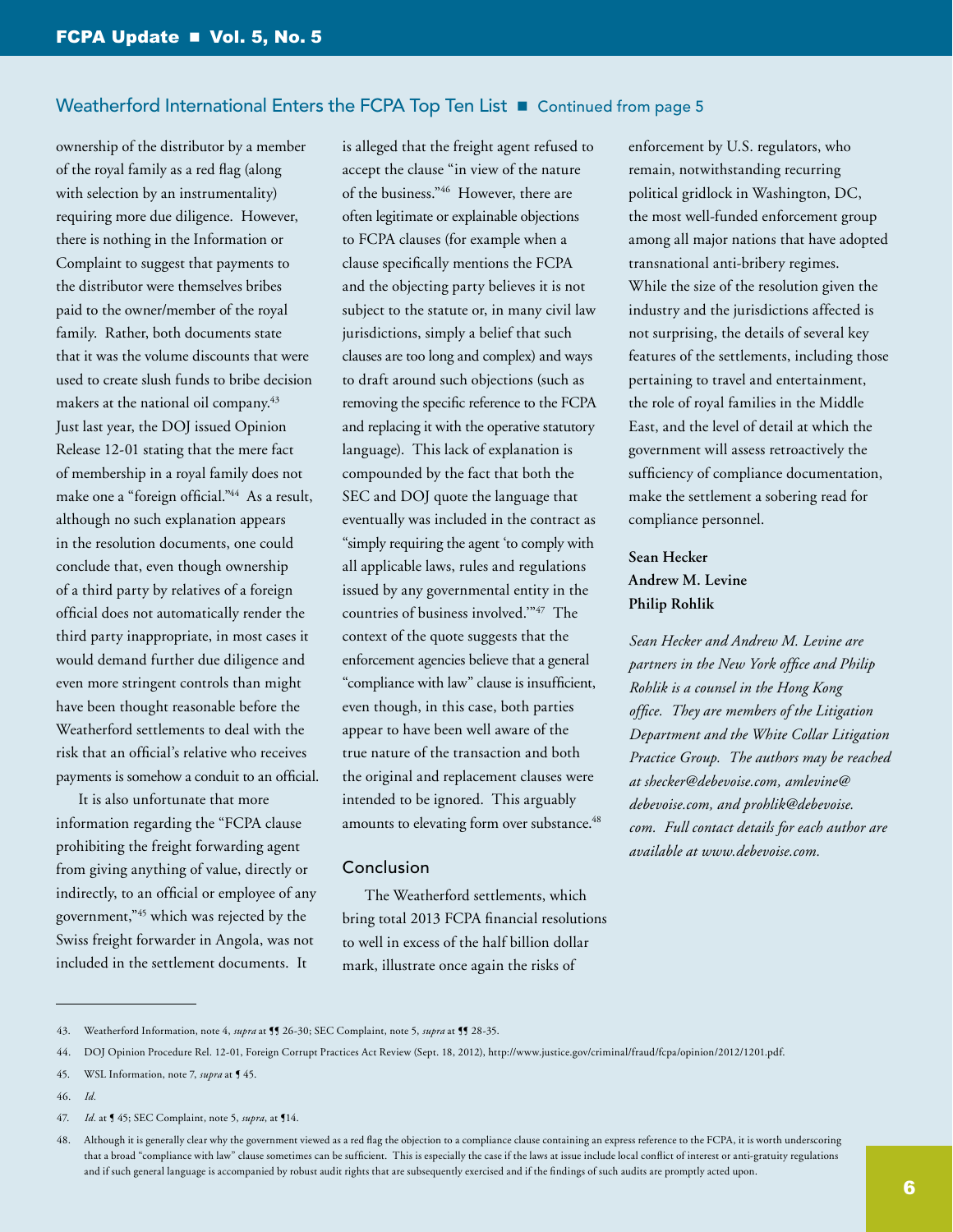## <span id="page-6-0"></span>[News from the BRICs](#page-6-0) [Russia Issues Detailed Recommendations on](#page-6-0)  [Compliance with Russian Anti-Corruption Law](#page-6-0)

In April 2013, *FCPA Update* reported on the adoption of the new Article 13.3 to the Russian Anti-Corruption Law,<sup>1</sup> which requires all companies in Russia to develop and adopt measures aimed at preventing corruption.2 Although Article 13.3 lists six broadly defined measures that companies may develop and adopt, it does not elaborate on the steps companies should take to implement those measures. In the April 2013 article, we recommended that, in deciding how to implement the Article 13.3 measures, companies should use anticorruption policies established to comply with the FCPA and the UKBA as a guide, and provided specific advice on doing so.

This recommendation receives support in the recently issued guidance of the Russian Ministry of Labor and Social Protection of the Russian Federation ("Ministry of Labor"). On November 8, 2013, the Ministry of Labor, in close cooperation with the Chamber of Commerce and Industry and various business associations, adopted Recommendations on the Development and Adoption by Organizations of Measures Aimed at Counteracting Corruption (the "Recommendations").

The 77 pages of the Recommendations set forth a list of policies, procedures, and control measures that companies

may consider implementing to comply with Article 13.3, and introduce to the Russian legal landscape anticorruption compliance concepts that will be familiar to companies subject to the FCPA and the UKBA. Specifically, the Recommendations focus on the following aspects of a robust anticorruption compliance program:

- (i) "Tone at the top" or, to use the language of the Recommendations, "the principle of personal example of the management," including the key role of the management in creation of a "culture of intolerance of corruption";
- (ii) Tailoring of anticorruption procedures to the level of corruption risk in a particular company or business division or process of that company;
- (iii) Disciplinary consequences for violation of anticorruption policies, regardless of the seniority of the relevant employee; and
- (iv) Continuous internal control over, and regular monitoring of, the effectiveness of compliance standards and procedures and their implementation.

The Recommendations go beyond these general principles and provide a detailed, step-by-step guide to their implementation and testing. For example, the Recommendations advise that a company's compliance officers (or other individuals responsible for anticorruption

compliance) be given sufficient authority within the organization to be able to enforce compliance policies among the company's senior management. They also provide a comprehensive list of anticorruption procedures that a company may undertake, including various types of anticorruption training for employees (depending on their roles within the company) and internal and external audits of anticorruption policies.

The Recommendations – which also include advice on corruption risk assessment and third-party due diligence – provide a welcome clarification of Article 13.3, and have been called a "self-help guide on anti-corruption" for companies operating in Russia. Companies also subject to the FCPA and the UKBA will be relieved to learn that they need not significantly alter their approach to anticorruption compliance to comply with the Russian law, although they should make sure they follow all the formal procedural steps set out in the Recommendations and elsewhere in applicable Russian laws.3

Although the Recommendations do not specifically refer to foreign anticorruption regimes as a model, the similarity between the Recommendations' advice and that articulated by the U.S. and U.K. governments is not accidental. As the Russian Minister of Labor stated, the Recommendations were based on

<sup>1.</sup> Federal Law No. 273-FZ on Combating Corruption, dated December 25, 2008 ("Russian Anti-Corruption Law"); Federal Law No. 231-FZ on Amendment of Certain Legal Acts of the Russian Federation in Connection with the Adoption of the Law on Oversight of Conformity Between Expenditures and Income, dated December 3, 2012.

<sup>2.</sup> Paul R. Berger, Dmitri V. Nikiforov, Bruce E. Yannett, Jane Shvets & Anna V. Maximenko, "Anticorruption Compliance Programs Under Russian Law: Article 13.3 and the FCPA/UKBA Experience," *FCPA Update*, Vol. 4, No. 9 (Apr. 2013), [http://www.debevoise.com//FCPA-Update-04-29-2013.](http://www.debevoise.com//FCPA-Update-04-29-2013)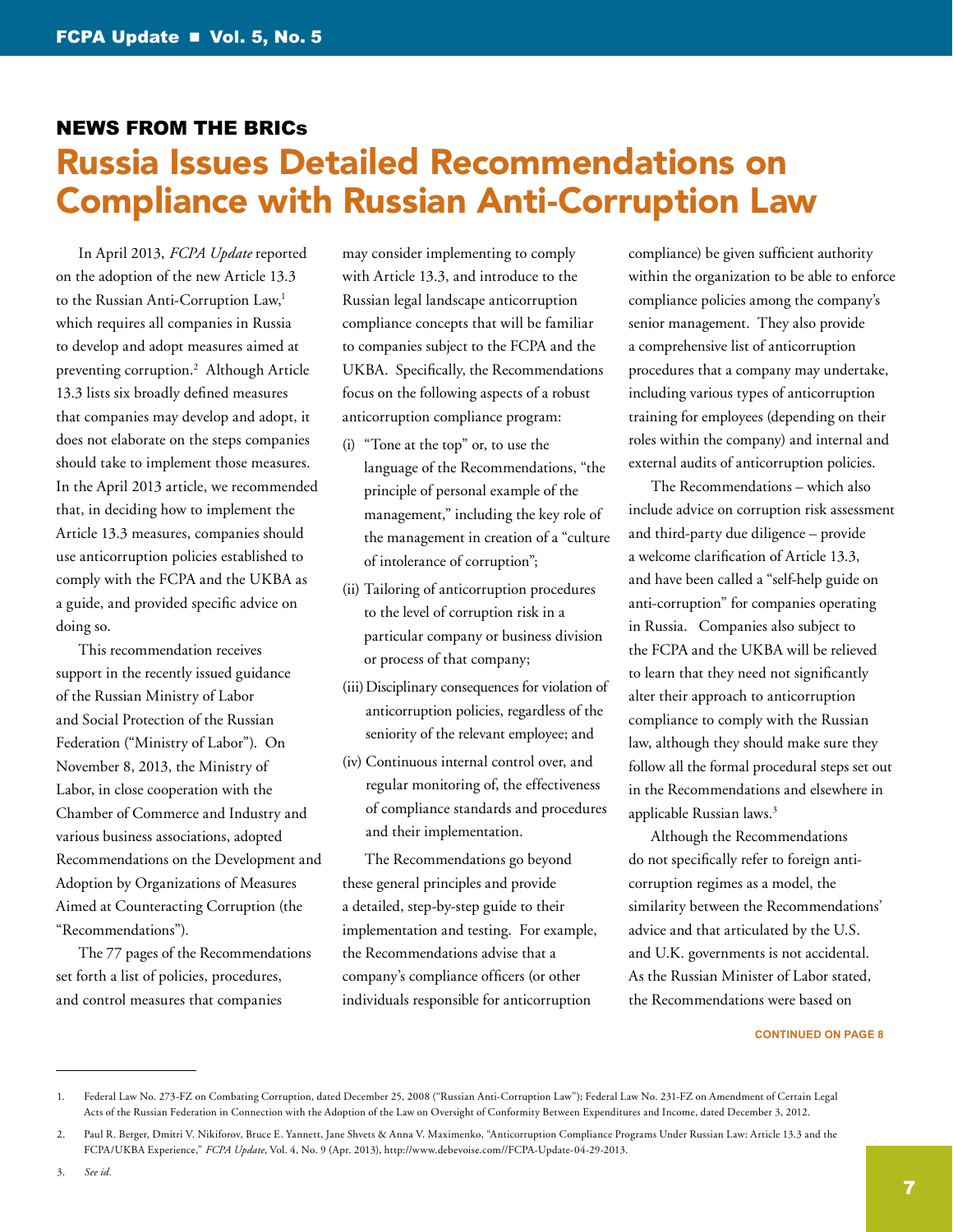#### Russia Issues Detailed Recommendations **n** Continued from page 7

the "best foreign and Russian corporate practices."4 In fact, the Recommendations are the first official confirmation from the Russian government that explicitly states that companies operating in Russia can be subject to foreign anticorruption laws, including the FCPA and the UKBA specifically. This further emphasizes the trend, on which we reported earlier,<sup>5</sup> of the harmonization of the Russian anticorruption legal regime with that of other countries.

How (and if) the Russian anticorruption regime, including Article 13.3, will be enforced remains to be seen, given that there have been no cases to date invoking the Article. Recent signals from the Russian government, however, suggest that it intends to step up its anticorruption enforcement<sup>6</sup> and focus on alleged bribe-givers in particular. In fact, the number of cases against bribegivers, as opposed to government officials

accused of taking bribes, increased by 45% in 2013.7 Further, on October 30, 2013, in anticipation of the issuance of the Recommendations, President Putin emphasized the applicability of the Russian Anti-Corruption Law to commercial organizations, noting that "the business … in some cases … incite[s] authorities to corrupt practices in an attempt to resolve its own business interests."8

Like the six anticorruption measures listed in Article 13.3, the Recommendations are not legally binding, and the Russian Minister of Labor emphasized that they should be right-sized depending on the size and nature of a particular business.<sup>9</sup> Nevertheless, given that companies seeking to defend against administrative liability must prove that they undertook "all possible measures" to ensure compliance<sup>10</sup> and in light of the recent emphasis on enforcement against bribe-givers, it would be prudent for companies subject to Russian AntiCorruption Law carefully to review the Recommendations and follow them to the extent reasonable and practicable.

**Dmitri Nikiforov Bruce E. Yannett Anna V. Maximenko Jane Shvets**

*Dimitri Nikiforov is a partner and Anna V. Maximenko is an associate in the Moscow office. They are members of the Corporate Department. Bruce E. Yannett is a partner and Jane Shvets is an associate in the New York office. They are members of the Litigation Department and the White Collar Litigation Practice Group. The authors may be reached at [dvnikiforov@debevois.com,](mailto:dvnikiforov%40debevois.com?subject=) [beyannet@debevoise.com](mailto:beyannet%40debevoise.com?subject=); [avmaximenko@](mailto:avmaximenko%40debevoise.com?subject=) [debevoise.com](mailto:avmaximenko%40debevoise.com?subject=), and [jshvets@debevoise.com](mailto:jshvets%40debevoise.com?subject=). Full contact details for each author are available at [www.debevoise.com.](www.debevoise.com)* 

9. *See* note 4, *supra*.

<sup>4.</sup> "Mintrud dal biznesu rekomendatsii po razrobotke i prinyatiyu antikorruptsionnykh mekhanizmov," *Ekonomika i Zhizn*' (Nov. 18, 2013), [www.eg-online.ru/news/230935.](www.eg-online.ru/news/230935)

<sup>5.</sup> *See* Berger et al., note 2, *supra*.

<sup>6.</sup> The Kremlin recently has taken on the role of the principal anticorruption enforcer, with President Putin's establishment of the Anticorruption Division under his personal jurisdiction. Presidential Order No. 878 on Administration of the President of Russian Federation on Combating Corruption, dated December 3, 2013.

<sup>7.</sup> *See, e.g.*, Daria Feofanova, "Genprokuror Yuri Chaika otchitalsya o bor'be s korruptsiei v Rossii," *Chelovek i Zakon* (Nov. 27, 2013)[, http://chelovek-online.ru/zakon/article/](%20http://chelovek-online.ru/zakon/article/politika/genprokuror-yuriy-chayka-otchitalsya-o-borbe-s-korruptsiey-v-rossii) [politika/genprokuror-yuriy-chayka-otchitalsya-o-borbe-s-korruptsiey-v-rossii](%20http://chelovek-online.ru/zakon/article/politika/genprokuror-yuriy-chayka-otchitalsya-o-borbe-s-korruptsiey-v-rossii).

<sup>8.</sup> Ivan Rodin, "Bor'ba s korruptsiei perekhodit v chastnyi sector," *Nezavisimaya Gazeta* (Nov. 13, 2013), [http://www.ng.ru/politics/2013-11-13/6\\_corruption.html.](http://www.ng.ru/politics/2013-11-13/6_corruption.html)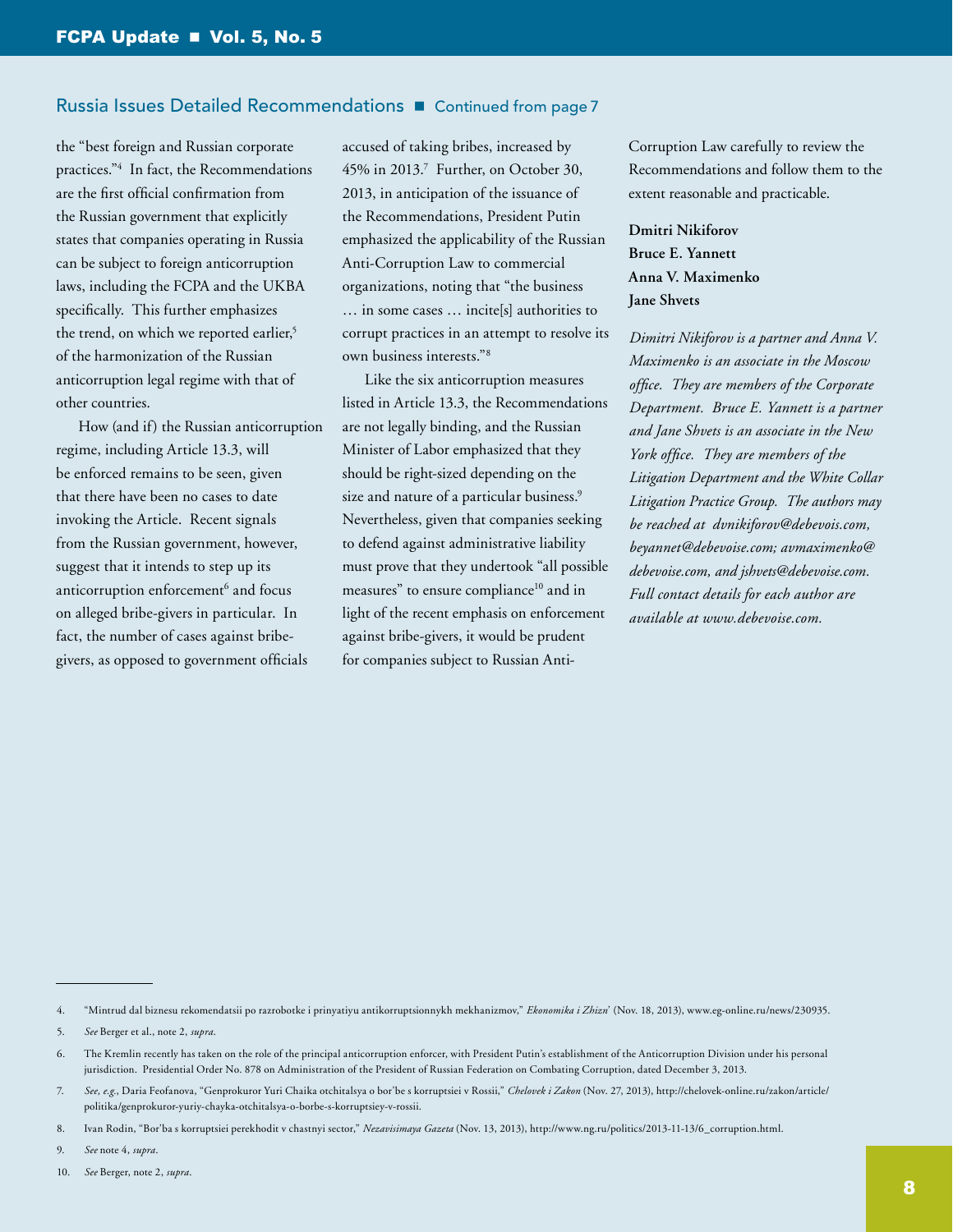## <span id="page-8-0"></span>[Transparency International's 2013](#page-6-0)  [Corruption Perceptions Index](#page-6-0)

Transparency International recently released its 2013 Corruption Perceptions Index ("CPI"), which ranks countries based on "perceived levels of public sector corruption." Despite ongoing anticorruption enforcement efforts worldwide and growing attention to corruption risks, the CPI showed few significant year-overyear changes and little overall improvement in transparency. Once again, more than two-thirds of the 177 countries ranked in 2013 scored below 50 on a scale of 0 ("highly corrupt") to 100 ("very clean").1

The CPI remains a "ubiquitous" benchmark for anti-bribery compliance professionals and is "cited widely by both the private and public sectors to assess corruption risks across the globe."2 It measures the perception of corruption and is not a statistical measure of arrests, prosecutions, or even the frequency of alleged bribery or the size of alleged bribes. Specifically, the CPI aggregates data from thirteen international surveys of local governance, economic and investment risk, and executive opinion.<sup>3</sup> These surveys consider factors such as government accountability and sustainability and

enforcement of anti-corruption laws. Because Transparency International changed its methodology last year to include a 0 to 100 scale, year-over-year comparisons using a purportedly consistent methodology are possible only from  $2012$  forward. $4$ 

This article first digests the new figures reported in the CPI and then considers ways in which multinational firms can best leverage these figures. Although the CPI remains an important touchstone, companies striving to develop best-inclass compliance programs must recognize the limitations and drivers underlying the CPI rankings, while appreciating the importance of carefully reviewing a company's particular circumstances in conducting risk assessments and allocating compliance resources.

#### I. The 2013 TI CPI Scores and Rankings

As in 2012, the 2013 CPI is based on data for each country and offers a regionby-region comparison based on the number of countries scoring below 50 out of 100. Although there are inherent limitations

in attempting to draw conclusions from differences in survey data from one year to the next, several patterns emerge.

The rankings for the European Union and Western Europe remained unchanged, with only 23% of countries in that region scoring below 50 out of 100.<sup>5</sup> However, the rankings of several European countries continued to fluctuate as a result of the financial crisis and government responses to it. Greece, one of 2012's biggest decliners, improved by fourteen spots, tying China for 80th place in the rankings after being ranked 94th in 2012.6 Finn Heinrich, the lead researcher on the CPI at Transparency International, credited the government in Athens with "tackling corruption head-on" through "high-profile prosecutions."7 Spain, on the other hand, slipped ten places from a rank of 30th in 2012 to 40th in 2013, after seeing its score decrease by six points to 59 out of 100.8 Transparency International noted that Spain's "politicians, royal family and companies continue to be embroiled in allegations of graft, all while the country continues to suffer from recession and mass emigration."9

#### **CONTINUED ON PAGE 10**

7. *Id.*

<sup>1.</sup> *See* Transparency International, "Corruption Perceptions Index 2013" at 2 (2013), [http://www.transparency.org/whatwedo/pub/corruption\\_perceptions\\_index\\_2013.](http://www.transparency.org/whatwedo/pub/corruption_perceptions_index_2013)

<sup>2.</sup> Samuel Rubenfeld, "Transparency International Releases First Comparable Corruption Index," *The Wall Street Journal*, (December 3, 2013), [http://blogs.wsj.com/](http://blogs.wsj.com/riskandcompliance/2013/12/03/transparency-international-releases-first-comparable-corruption-index/) [riskandcompliance/2013/12/03/transparency-international-releases-first-comparable-corruption-index/.](http://blogs.wsj.com/riskandcompliance/2013/12/03/transparency-international-releases-first-comparable-corruption-index/)

<sup>3.</sup> *See* Transparency International, Corruption Perceptions Index 2013: Full Source Description at 1 (2013), [http://www.transparency.org/files/content/pressrelease/2013\\_](http://www.transparency.org/files/content/pressrelease/2013_CPISourceDescription_EN.pdf) [CPISourceDescription\\_EN.pdf.](http://www.transparency.org/files/content/pressrelease/2013_CPISourceDescription_EN.pdf)

<sup>4.</sup> Rubenfeld, note 2, *supra*; *see also* Transparency International, "Corruption Perceptions Index 2012" (2012), [http://www.transparency.org/whatwedo/pub/corruption\\_](http://www.transparency.org/whatwedo/pub/corruption_perceptions_index_2012) [perceptions\\_index\\_2012.](http://www.transparency.org/whatwedo/pub/corruption_perceptions_index_2012)

<sup>5.</sup> Transparency International, note 1, *supra* at 4.

<sup>6.</sup> *See* "Greece tackling graft better than Spain," *Agence France-Presse*, (December 3, 2013), [http://www.globalpost.com/dispatch/news/afp/131203/greece-tackling-graft-better-spain.](http://www.globalpost.com/dispatch/news/afp/131203/greece-tackling-graft-better-spain)

<sup>8.</sup> *Id.*; Transparency International, note 1, *supra* at 3.

<sup>9.</sup> Transparency International, *CPI 2013: A glimmer of hope in Greece?*, Press Release, (December 3, 2013), [https://blog.transparency.org/2013/12/03/cpi-2013-a-glimmer-of-hope](https://blog.transparency.org/2013/12/03/cpi-2013-a-glimmer-of-hope-in-greece/)[in-greece/](https://blog.transparency.org/2013/12/03/cpi-2013-a-glimmer-of-hope-in-greece/).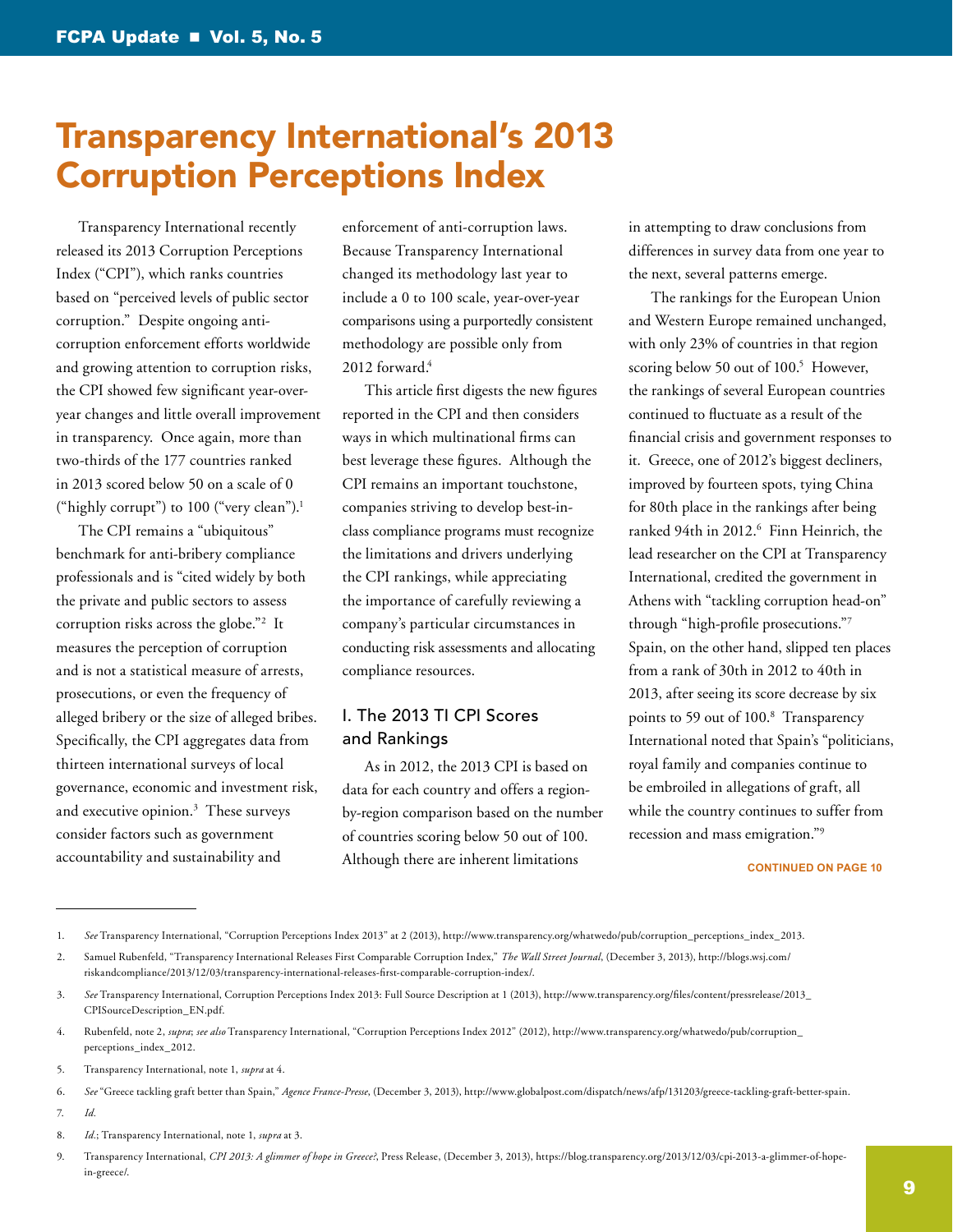The rankings of the Baltic Republics, having joined the E.U. in 2004, posted across-the-board gains, with Estonia's improving from 32nd to 28th; Latvia's improving from 54th to 49th; and Lithuania's rising from 48th to 43rd. The rankings of some of the Balkan states also saw significant improvement, with Serbia's rising from 80th to 72nd; Montenegro's improving from 75th to 67th; and that of

"Sub-Saharan Africa and the Eastern Europe & Central Asia regions as the most high-risk."

Croatia, which joined the European Union in July of this year,<sup>10</sup> rising from 62nd to 57th.

Among G20 nations, the United States remained unchanged in rank from last year (19th place). Germany, Japan, Canada, and the United Kingdom continue to rank higher than the United States, with Germany improving in rank from 13th in 2012 to 12th in 2013 (tied with Iceland); Canada remaining unchanged at 9th (tied with Australia); Japan declining from 17th to 18th; and the United Kingdom improving from 17th in 2012 to 14th in 2013.

Elsewhere in the Americas, Ecuador's rank improved 16 spots, moving from tied

for 118th to tied for 102nd (with Moldova, Panama, and Thailand), while Argentina dropped four spots, from tied for 102nd to tied for 106th (with Bolivia, Gabon, and Mexico). Guatemala lost ten spots in rank, from tied for 113th to tied for 123rd. Venezuela and Haiti both improved in rank from tied for 165th in 2012 to tied for 160th and tied for 163rd, respectively, in 2013, but remained at the bottom among countries in the Western hemisphere.

Showing little improvement from last year, the BRIC countries' rankings did not rise above 50 out of 100. Brazil, the highest performing BRIC country, declined slightly in rank from 69th place to 72nd (tying South Africa, Serbia, Bosnia and Herzegovina, and Sao Tome and Principe). China's ranking remained unchanged at 80th place – tied with Greece – while India also remained unchanged at 94th (tied with seven other countries including Algeria and Benin). Russia tied for 127th place in 2013, a slight improvement from its rank of 133rd in 2012, but with an unchanged score at 28 out of 100.

The Middle East and North Africa continue to be extremely high-risk, and the region's rankings declined overall, from 78% of countries having a score below 50 in 2012 to 84% in 2013.<sup>11</sup> The ongoing conflict in Syria has caused its ranking to plunge from 144th in 2012 to 168th in 2013 (tied with Uzbekistan and Turkmenistan), though it still ranked higher than Iraq (171st) and Libya (172nd). Afghanistan and

Somalia tied with North Korea for the worst ranking of all 177 nations surveyed, while Sudan and South Sudan were not far behind at 173rd and 174th, respectively. Pakistan's gain in rank from 139th to 127th may not be as significant as it may appear, given that its score improved by just one point to a mere 28 out of 100. At the same time, as the full table of rankings and scores, below, illustrates, there is no such thing as "standing still" in this context; as countries improve and decline in terms of raw score, and as ties are broken, a country's rank can change dramatically.

Sub-Saharan Africa and the Eastern Europe & Central Asia regions continue to be perceived as the most high-risk, with 90% of all nations in Sub-Saharan Africa – including Somalia (ranked 175th), Zimbabwe (ranked 157th), and the Democratic Republic of the Congo (ranked 154th) – and 95% of all nations in Eastern Europe & Central Asia – including Uzbekistan and Turkmenistan (tied for 168th) and Ukraine (144th) – posting scores well below 50 out of 100.12

In the Asia-Pacific region, however, a few nations made modest gains. Laos's score improved five points and its rank improved from 160th in 2012 to 140th in 2013. Myanmar, which recently freed many political prisoners and held what have been generally recognized to be free elections,<sup>13</sup> increased its raw score by six points while increasing its ranking from a near-last 172nd in 2012 to 157th in 2013.

<sup>10.</sup> *See* Dan Bilefsky, "Joyous Croatia Joins Europe Amid a Crisis," *New York Times*, (July 1, 2013), [http://www.nytimes.com/2013/07/02/world/europe/croatia-joins-european](http://www.nytimes.com/2013/07/02/world/europe/croatia-joins-european-union.html)[union.html](http://www.nytimes.com/2013/07/02/world/europe/croatia-joins-european-union.html).

<sup>11.</sup> Transparency International, note 1, *supra* at 4.

<sup>12.</sup> *Id.* at 3-4.

<sup>13.</sup> *See* "Burma Reforms Bring Easing of U.S. Sanctions," *CBS News/Associated Press*, (September 27, 2012), [http://www.cbsnews.com/news/burmas-reforms-bring-easing-of-us](http://www.cbsnews.com/news/burmas-reforms-bring-easing-of-us-sanctions/)[sanctions/.](http://www.cbsnews.com/news/burmas-reforms-bring-easing-of-us-sanctions/)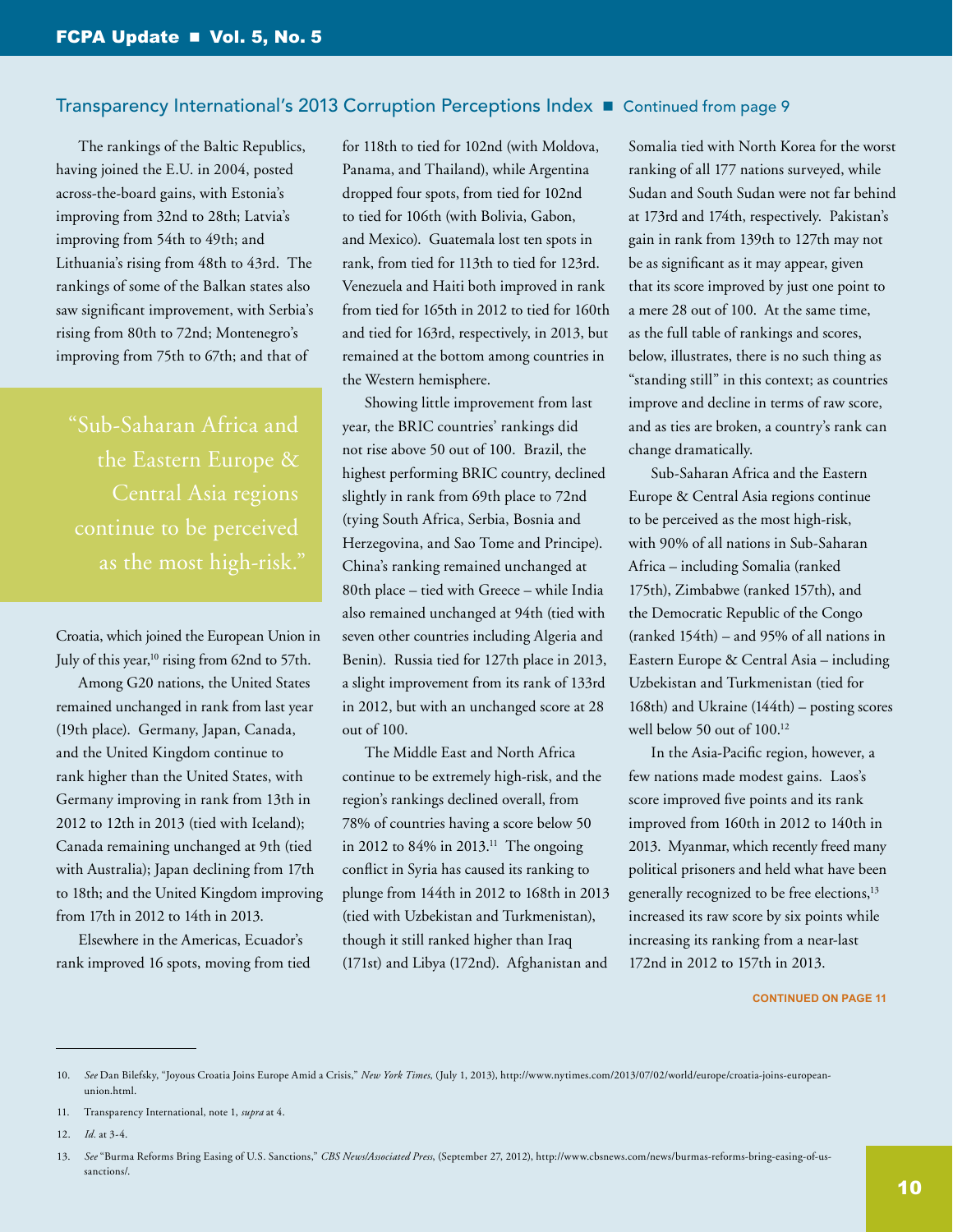Meanwhile, the same three countries topped the rankings for the second year in a row, with Denmark and New Zealand tying for 1st for the second-consecutive year and Finland falling slightly to 3rd place. Transparency International noted that, although the top performing nations have shown that "transparency supports accountability and can stop corruption," better-performing nations still face issues like "state capture, campaign finance and the oversight of big public contracts which remain major corruption risks."14

#### II. Right-Sizing the Use of the CPI in Risk Assessments and Allocating Resources

Transparency International's statement that "the abuse of power, secret dealings and bribery continue to ravage societies around the world"15 is borne out in the daily barrage of news items documenting allegations of corruption in developed and developing countries alike. Yet the CPI rankings should be only one of several key data points for managers seeking to evaluate corruption risk and, in turn, allocate scarce anti-corruption compliance resources, particularly in multinational firms acting globally.

One issue, for example, that bears emphasis is the incorporation into the CPI rankings of more localized issues of political corruption that may involve wholly local businesses, labor unions, political parties, and other groups, but which may be far removed from the reach of the FCPA, the UKBA, and other transnational regimes. Patterns of local corruption in certain

countries, while almost always relevant to an anti-corruption risk analysis, still have the potential to bias the CPI rankings in ways that reduce their utility to multinational businesses, potentially leading to conclusions that such countries have greater risk than they in fact have for multinationals. Similar distortions in the data from the impact of war, civil unrest, and narco-violence in a number of Middle Eastern and Latin American countries also have the potential to lead to misperceptions of the true business-related corruption risk to the extent that corruption in those nations may be concentrated in regions, or sectors, where multinational corporations do not operate and will not do so for some time.

It also goes without saying that countries with even the highest rankings are not immune to corruption. Countries with high rankings and scores may harbor pockets of governmental activity that are corruption prone yet buried in aggregated statistics. Even large-scale public corruption by multinationals operating in a highranked country may remain hidden for years before it is exposed by whistleblowers, government or internal investigations, or journalists. Although the CPI helpfully depends on survey data, like all lagging indicators it also significantly depends on data in the public domain, which in the anti-corruption arena can shift considerably in a short period.

Thus, while companies subject to the FCPA, the UKBA, or other transnational anti-bribery regimes should continue to pay heed to the CPI, those seeking most efficiently to assess compliance risks also

need to assess such matters as: (1) sector risk; (2) business model risk (including the degree to which the firm relies on third parties and the nature of controls over their activities); and (3) the nature and scope of government interactions, not only in connection with winning sales

"[C]ountries with even the highest rankings are not immune to corruption. Countries with high corruption prone yet buried in aggregated statistics."

from government customers but also in obtaining zoning and building permits, tax clearances, customs rulings, currency transaction permissions, investment and financing approvals, and a range of other daily decisions from government actors. Firms with business risks associated with non-compliance such as expiring patents, excess capacity, disproportionate sales-based compensation, and limited oversight over sales and supply chain personnel, may well have significant corruption risks even in nations ranked highly in the CPI.

In sum, in the era of "big data," the CPI rankings remain an important, but (of course) not a sole benchmark for

<sup>14.</sup> *See* Transparency International, "Corruption Perceptions Index: Corruption around the world in 2013," Press Release, (December 3, 2013), [http://www.transparency.org/news/](http://www.transparency.org/news/pressrelease/corruption_perceptions_index_corruption_around_the_world_in_2013%23sthash.fYP6JjEn.dpuf) [pressrelease/corruption\\_perceptions\\_index\\_corruption\\_around\\_the\\_world\\_in\\_2013#sthash.fYP6JjEn.dpuf.](http://www.transparency.org/news/pressrelease/corruption_perceptions_index_corruption_around_the_world_in_2013%23sthash.fYP6JjEn.dpuf)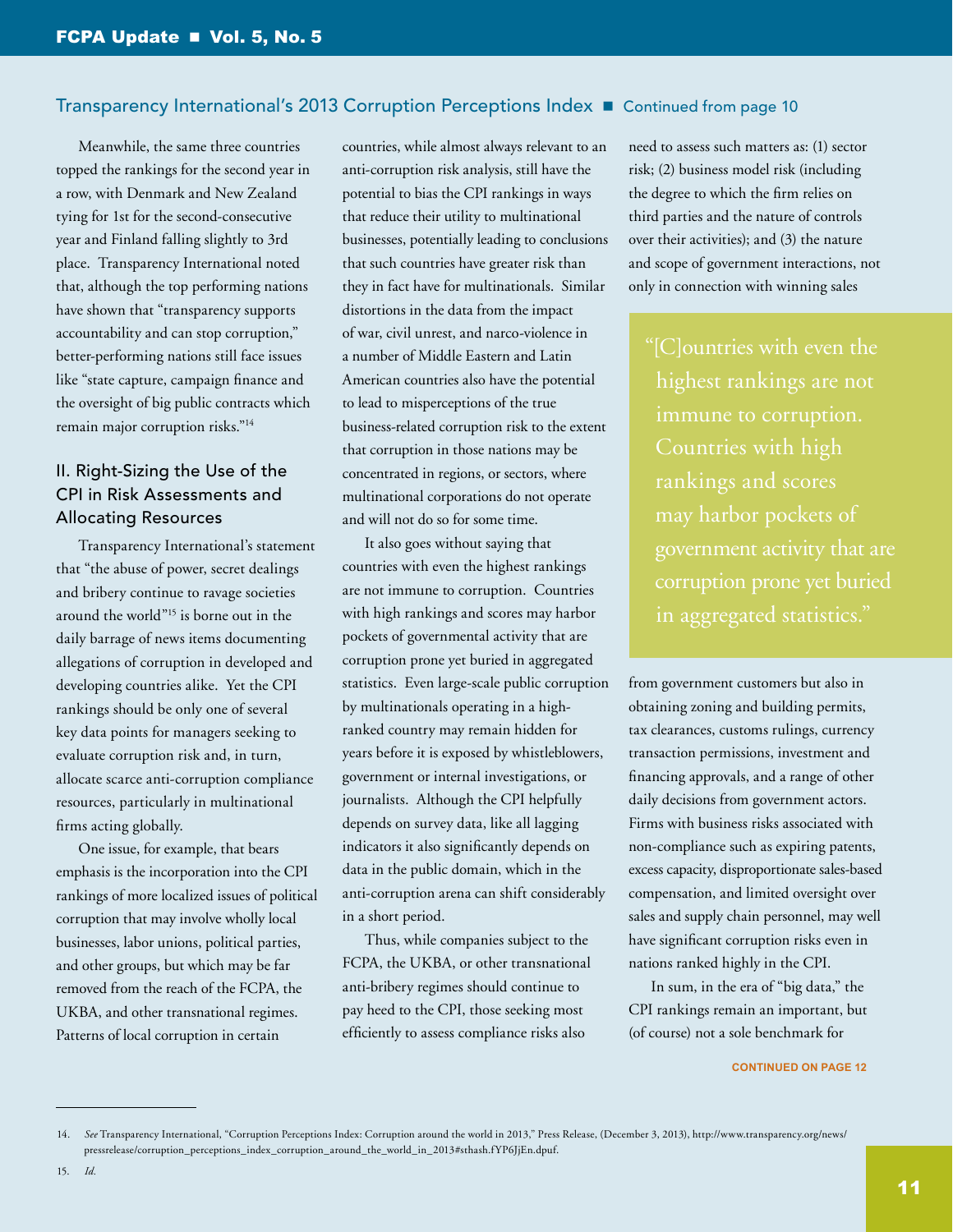evaluating corruption risk. In any event, this year's lack of movement in many countries' rankings provides little reason for complacency. Notwithstanding their limitations, the CPI rankings continue at a macro level to make clear that corruption is a serious issue throughout the globe. But for a company over-relying on the CPI rankings, the new figures should be a time

to reflect on the larger question: "What risks might we be overlooking?"

**Sean Hecker Andrew M. Levine Steven S. Michaels Neal S. Shechter**

*Sean Hecker and Andrew M. Levine are partners, Steven S. Michaels is a counsel,*  *and Neal S. Shechter is an associate in the New York office. They are members of the Litigation Department and the White Collar Litigation Practice Group. The authors may be reached at [shecker@debevoise.com,](mailto:shecker%40debevoise.com?subject=) [amlevine@debevoise.com](mailto:amlevine%40debevoise.com?subject=), [ssmichaels@](mailto:ssmichaels%40debevoise.com?subject=) [debevoise.com,](mailto:ssmichaels%40debevoise.com?subject=) and [nsshecht@debevoise.](mailto:nsshecht%40debevoise.com?subject=) [com](mailto:nsshecht%40debevoise.com?subject=). Full contact details for each author are available at<www.debevoise.com>.* 

|  |  |  | Transparency International CPI Rankings and Scores: Comparison of 2013 to 2012 Ranks and Scores |
|--|--|--|-------------------------------------------------------------------------------------------------|
|  |  |  |                                                                                                 |

| Country              | <b>2013 Rank</b> | 2013 Score | <b>2012 Rank</b> | 2012 Score | Change in<br>Rank from<br>$2012*$ | Change in<br>Score from<br>$2012**$ |
|----------------------|------------------|------------|------------------|------------|-----------------------------------|-------------------------------------|
| Denmark              | 1                | 91         | 1                | 90         | $\mathbf{0}$                      | $\mathbf{1}$                        |
| New Zealand          | $\mathbf{1}$     | 91         | 1                | 90         | $\mathbf{0}$                      | $\mathbf{1}$                        |
| Finland              | 3                | 89         | $\mathbf{1}$     | 90         | $-2$                              | $-1$                                |
| Sweden               | 3                | 89         | $\overline{4}$   | 88         | $\mathbf{1}$                      | $\mathbf{1}$                        |
| Norway               | 5                | 86         | $\overline{7}$   | 85         | $\overline{2}$                    | $\mathbf{1}$                        |
| Singapore            | 5                | 86         | 5                | 87         | $\boldsymbol{0}$                  | $-1$                                |
| Switzerland          | $\overline{7}$   | 85         | 6                | 86         | $-1$                              | $-1$                                |
| Netherlands          | 8                | 83         | 9                | 84         | $\mathbf{1}$                      | $-1$                                |
| Australia            | 9                | 81         | 7                | 85         | $-2$                              | $-4$                                |
| Canada               | 9                | 81         | 9                | 84         | $\boldsymbol{0}$                  | $-3$                                |
| Luxembourg           | 11               | 80         | 12               | 80         | $\mathbf{1}$                      | $\boldsymbol{0}$                    |
| Germany              | 12               | 78         | 13               | 79         | $\mathbf{1}$                      | $-1$                                |
| Iceland              | 12               | 78         | 11               | 82         | $-1$                              | $-4$                                |
| United Kingdom       | 14               | 76         | 17               | 74         | $\overline{3}$                    | $\overline{2}$                      |
| Barbados             | 15               | 75         | 15               | 76         | $\boldsymbol{0}$                  | $-1$                                |
| Belgium              | 15               | 75         | 16               | 75         | $\mathbf{1}$                      | $\Omega$                            |
| Hong Kong            | 15               | 75         | 14               | 77         | $-1$                              | $-2$                                |
| Japan                | 18               | 74         | 17               | 74         | $-1$                              | $\boldsymbol{0}$                    |
| <b>United States</b> | 19               | 73         | 19               | 73         | $\boldsymbol{0}$                  | $\boldsymbol{0}$                    |
| Uruguay              | 19               | 73         | 20               | 72         | $\mathbf{1}$                      | $\mathbf{1}$                        |
| Ireland              | 21               | 72         | 25               | 69         | $\overline{4}$                    | 3                                   |
| Bahamas              | 22               | 71         | 22               | 71         | $\mathbf{0}$                      | $\mathbf{0}$                        |
| Chile                | 22               | 71         | 20               | 72         | $-2$                              | $-1$                                |
| France               | 22               | 71         | 22               | 71         | $\boldsymbol{0}$                  | $\mathbf{0}$                        |

\* Rank improves if it declines in value

\*\* Score improves if it increases in value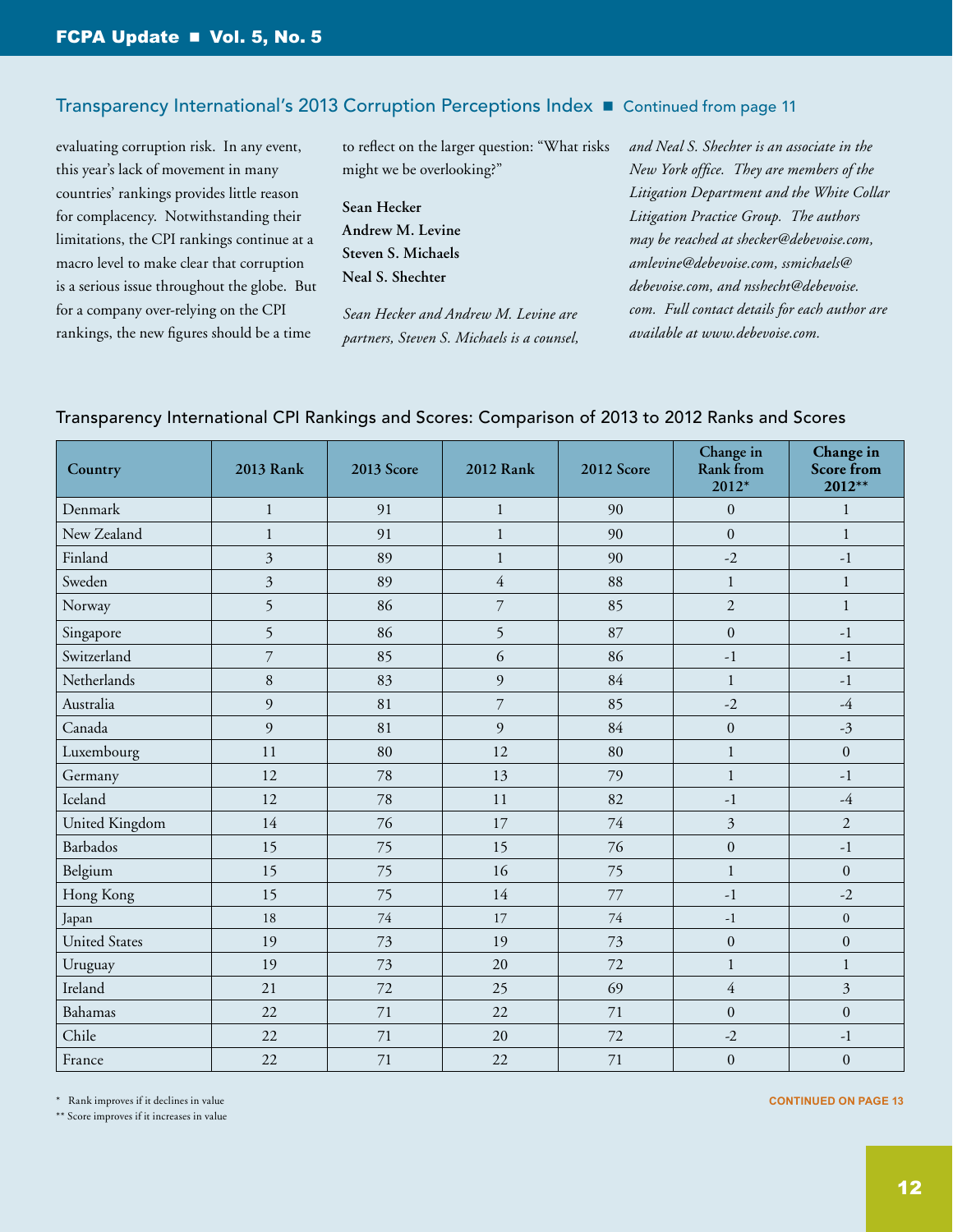#### Transparency International CPI Rankings and Scores: Comparison of 2013 to 2012 Ranks and Scores (cont.)

| Country                             | 2013 Rank | <b>2013 Score</b> | <b>2012 Rank</b> | <b>2012 Score</b> | Change in<br>Rank from<br>2012* | Change in<br><b>Score from</b><br>2012** |
|-------------------------------------|-----------|-------------------|------------------|-------------------|---------------------------------|------------------------------------------|
| Saint Lucia                         | 22        | 71                | 22               | 71                | $\boldsymbol{0}$                | $\boldsymbol{0}$                         |
| Austria                             | 26        | 69                | 25               | 69                | $\textbf{-1}$                   | $\boldsymbol{0}$                         |
| <b>United Arab Emirates</b>         | 26        | 69                | 27               | 68                | $\mathbf{1}$                    | $\mathbf{1}$                             |
| Estonia                             | 28        | 68                | 32               | 64                | $\overline{4}$                  | $\overline{4}$                           |
| Qatar                               | 28        | 68                | 27               | 68                | $-1$                            | $\overline{0}$                           |
| Botswana                            | 30        | 64                | 30               | 65                | $\overline{0}$                  | $-1$                                     |
| Bhutan                              | 31        | 63                | 33               | 63                | $\overline{2}$                  | $\boldsymbol{0}$                         |
| Cyprus                              | 31        | 63                | 29               | 66                | $-2$                            | $-3$                                     |
| Portugal                            | 33        | 62                | 33               | 63                | $\mathbf{0}$                    | $-1$                                     |
| Puerto Rico                         | 33        | 62                | 33               | 63                | $\boldsymbol{0}$                | $-1$                                     |
| Saint Vincent and<br>the Grenadines | 33        | 62                | 36               | 62                | $\mathfrak{Z}$                  | $\boldsymbol{0}$                         |
| Israel                              | 36        | 61                | 39               | 60                | $\mathfrak{Z}$                  | $\mathbf{1}$                             |
| Taiwan                              | 36        | 61                | 37               | 61                | $\mathbf{1}$                    | $\boldsymbol{0}$                         |
| Brunei                              | 38        | 60                | 46               | 55                | $\,8\,$                         | 5                                        |
| Poland                              | 38        | 60                | 41               | 58                | 3                               | $\mathfrak{2}$                           |
| Spain                               | 40        | 59                | 30               | 65                | $-10$                           | $-6$                                     |
| Cape Verde                          | 41        | 58                | 39               | 60                | $-2$                            | $-2$                                     |
| Dominica                            | 41        | 58                | 41               | 58                | $\boldsymbol{0}$                | $\boldsymbol{0}$                         |
| Lithuania                           | 43        | 57                | 48               | 54                | 5                               | 3                                        |
| Slovenia                            | 43        | 57                | 37               | 61                | $-6$                            | $-4$                                     |
| Malta                               | 45        | 56                | 43               | 57                | $-2$                            | $-1$                                     |
| Korea (South)                       | 46        | 55                | 45               | 56                | $\textbf{-1}$                   | $-1$                                     |
| Hungary                             | 47        | 54                | 46               | 55                | $\textbf{-1}$                   | $\textnormal{-}1$                        |
| Seychelles                          | 47        | 54                | 51               | 52                | $\overline{4}$                  | 2                                        |
| Costa Rica                          | 49        | 53                | 48               | 54                | $-1$                            | $\textnormal{-}1$                        |
| Latvia                              | 49        | 53                | 54               | 49                | 5                               | $\overline{4}$                           |
| Rwanda                              | 49        | 53                | 50               | 53                | $\mathbf{1}$                    | $\boldsymbol{0}$                         |
| Mauritius                           | 52        | 52                | 43               | 57                | $-9$                            | $-5$                                     |
| Malaysia                            | 53        | 50                | 54               | 49                | $\mathbf{1}$                    | $\mathbf{1}$                             |
| Turkey                              | 53        | 50                | 54               | 49                | $\mathbf{1}$                    | $\mathbf{1}$                             |
| Georgia                             | 55        | 49                | 51               | 52                | $-4$                            | $-3$                                     |
| Lesotho                             | 55        | 49                | 64               | 45                | 9                               | $\overline{4}$                           |
| Bahrain                             | 57        | $\sqrt{48}$       | 53               | 51                | $-4$                            | $-3$                                     |
| Croatia                             | 57        | $\sqrt{48}$       | 62               | $46\,$            | 5                               | $\overline{2}$                           |
| Czech Republic                      | 57        | $\sqrt{48}$       | 54               | $49\,$            | $-3$                            | $\textnormal{-}1$                        |

\* Rank improves if it declines in value

\*\* Score improves if it increases in value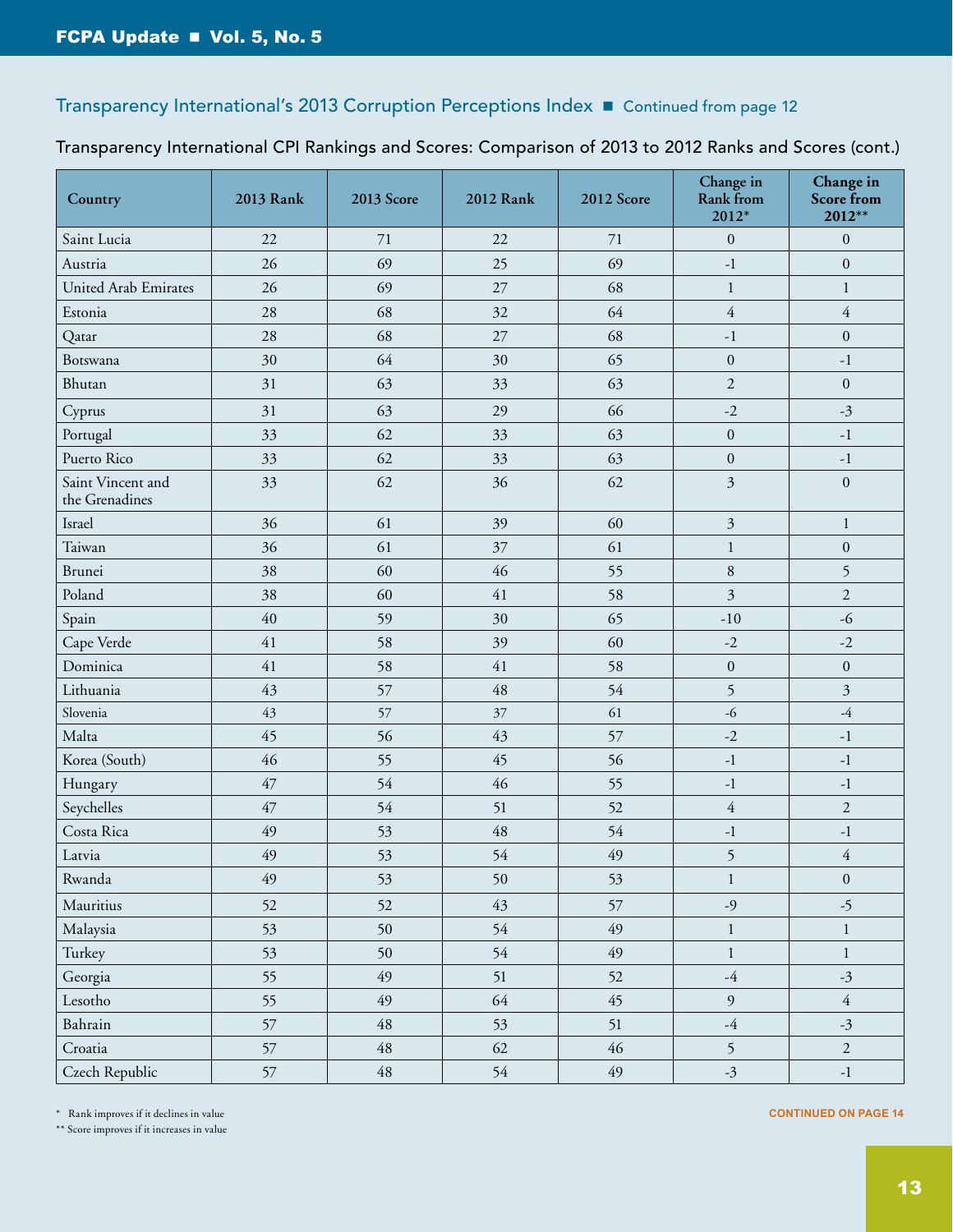#### Transparency International CPI Rankings and Scores: Comparison of 2013 to 2012 Ranks and Scores (cont.)

| Country                   | 2013 Rank | <b>2013 Score</b> | 2012 Rank | 2012 Score | Change in<br><b>Rank</b> from<br>2012* | Change in<br><b>Score from</b><br>$2012**$ |
|---------------------------|-----------|-------------------|-----------|------------|----------------------------------------|--------------------------------------------|
| Namibia                   | 57        | 48                | 58        | 48         | $\mathbf{1}$                           | $\boldsymbol{0}$                           |
| Oman                      | 61        | 47                | 61        | 47         | $\boldsymbol{0}$                       | $\boldsymbol{0}$                           |
| Slovakia                  | 61        | 47                | 62        | 46         | $\mathbf{1}$                           | $\mathbf{1}$                               |
| Cuba                      | 63        | 46                | 58        | 48         | $-5$                                   | $-2$                                       |
| Ghana                     | 63        | 46                | 64        | 45         | $\mathbf{1}$                           | $\mathbf{1}$                               |
| Saudi Arabia              | 63        | 46                | 66        | 44         | 3                                      | $\overline{2}$                             |
| Jordan                    | 66        | 45                | 58        | 48         | $\text{-}8$                            | $-3$                                       |
| Macedonia (FYR)           | 67        | $44$              | 69        | 43         | $\overline{2}$                         | $\mathbf{1}$                               |
| Montenegro                | 67        | 44                | 75        | 41         | $\,8\,$                                | 3                                          |
| Italy                     | 69        | 43                | 72        | 42         | 3                                      | $\mathbf{1}$                               |
| Kuwait                    | 69        | 43                | 66        | $44$       | $-3$                                   | $\textbf{-1}$                              |
| Romania                   | 69        | 43                | 66        | $44$       | $-3$                                   | $\textnormal{-}1$                          |
| Bosnia and<br>Herzegovina | 72        | 42                | 72        | 42         | $\boldsymbol{0}$                       | $\boldsymbol{0}$                           |
| <b>Brazil</b>             | 72        | 42                | 69        | 43         | $-3$                                   | $\textbf{-1}$                              |
| Sao Tome and Principe     | 72        | 42                | 72        | 42         | $\boldsymbol{0}$                       | $\boldsymbol{0}$                           |
| Serbia                    | 72        | 42                | 80        | 39         | $\,8\,$                                | $\mathfrak{Z}$                             |
| South Africa              | 72        | 42                | 69        | 43         | $-3$                                   | $\textnormal{-}1$                          |
| Bulgaria                  | 77        | 41                | 75        | 41         | $-2$                                   | $\boldsymbol{0}$                           |
| Senegal                   | 77        | 41                | 94        | 36         | 17                                     | 5                                          |
| Tunisia                   | 77        | 41                | 75        | 41         | $-2$                                   | $\boldsymbol{0}$                           |
| China                     | 80        | 40                | 80        | 39         | $\boldsymbol{0}$                       | $\mathbf{1}$                               |
| Greece                    | 80        | 40                | 94        | 36         | 14                                     | $\overline{4}$                             |
| Swaziland                 | 82        | 39                | 88        | 37         | 6                                      | $\overline{2}$                             |
| Burkina Faso              | 83        | 38                | 83        | 38         | $\boldsymbol{0}$                       | $\boldsymbol{0}$                           |
| El Salvador               | 83        | 38                | 83        | 38         | $\boldsymbol{0}$                       | $\boldsymbol{0}$                           |
| Jamaica                   | 83        | 38                | 83        | 38         | $\boldsymbol{0}$                       | $\boldsymbol{0}$                           |
| Liberia                   | 83        | 38                | 75        | 41         | $\text{-}8$                            | $-3$                                       |
| Mongolia                  | 83        | 38                | 94        | 36         | $11\,$                                 | 2                                          |
| Peru                      | 83        | 38                | 83        | 38         | $\boldsymbol{0}$                       | $\boldsymbol{0}$                           |
| Trinidad and Tobago       | 83        | 38                | 80        | 39         | $-3$                                   | $\textbf{-1}$                              |
| Zambia                    | 83        | 38                | 88        | 37         | 5                                      | $\,1$                                      |
| Malawi                    | 91        | 37                | 88        | 37         | $-3$                                   | $\boldsymbol{0}$                           |
| Morocco                   | 91        | 37                | 88        | $37\,$     | $-3$                                   | $\boldsymbol{0}$                           |
| Sri Lanka                 | 91        | 37                | 79        | $40\,$     | $-12$                                  | $-3$                                       |
| Algeria                   | 94        | 36                | 105       | 34         | $11\,$                                 | $\overline{2}$                             |

\* Rank improves if it declines in value

\*\* Score improves if it increases in value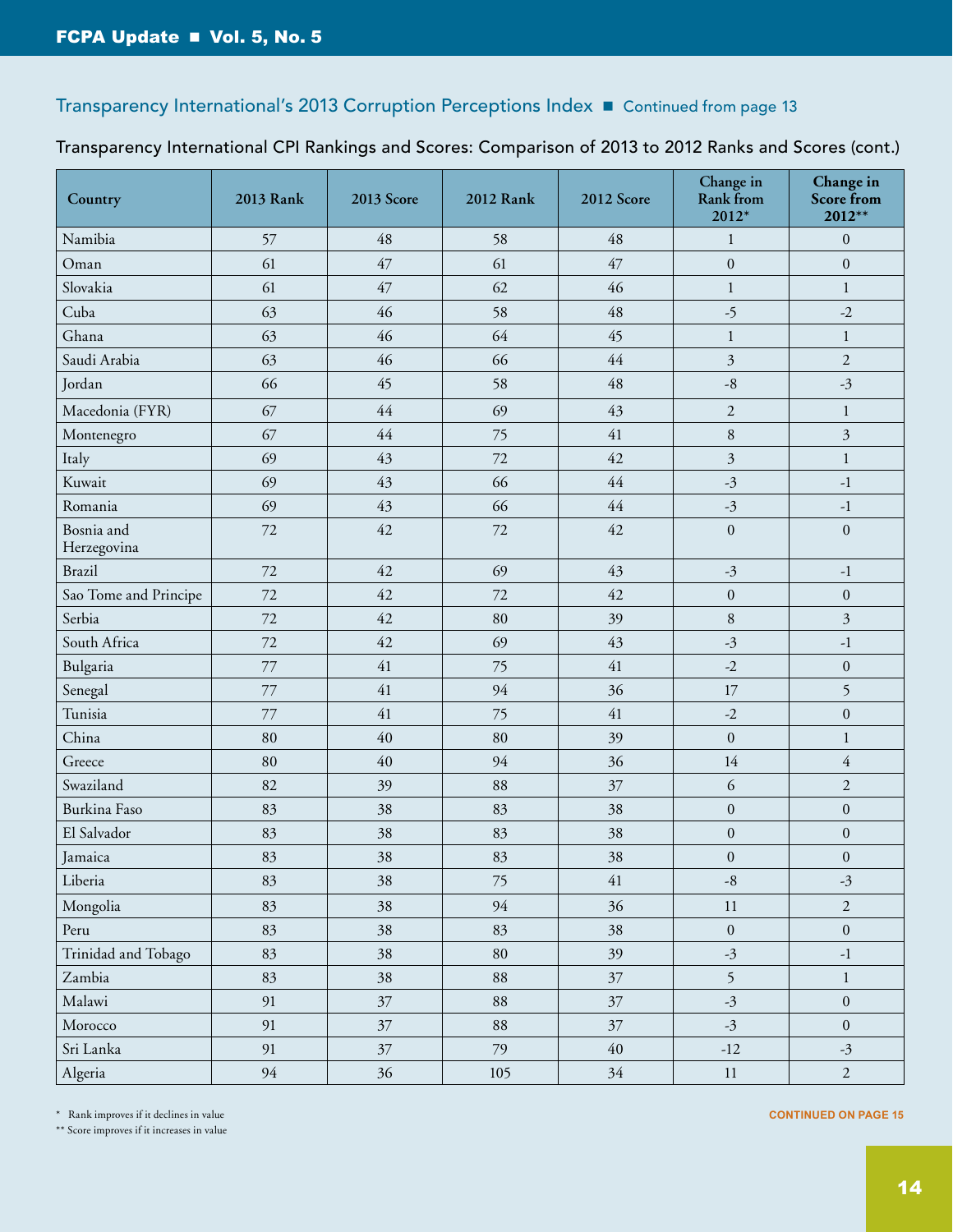#### Transparency International CPI Rankings and Scores: Comparison of 2013 to 2012 Ranks and Scores (cont.)

| Country            | 2013 Rank | 2013 Score | <b>2012 Rank</b> | 2012 Score | Change in<br>Rank from<br>2012* | Change in<br><b>Score from</b><br>2012** |
|--------------------|-----------|------------|------------------|------------|---------------------------------|------------------------------------------|
| Armenia            | 94        | 36         | 105              | 34         | 11                              | $\overline{c}$                           |
| Benin              | 94        | 36         | 94               | 36         | $\boldsymbol{0}$                | $\boldsymbol{0}$                         |
| Colombia           | 94        | 36         | 94               | 36         | $\boldsymbol{0}$                | $\boldsymbol{0}$                         |
| Djibouti           | 94        | 36         | 94               | 36         | $\boldsymbol{0}$                | $\boldsymbol{0}$                         |
| India              | 94        | 36         | 94               | 36         | $\boldsymbol{0}$                | $\boldsymbol{0}$                         |
| Philippines        | 94        | 36         | 105              | 34         | 11                              | $\overline{2}$                           |
| Suriname           | 94        | 36         | 88               | 37         | $-6$                            | $\textbf{-1}$                            |
| Ecuador            | 102       | 35         | 118              | 32         | 16                              | $\mathfrak{Z}$                           |
| Moldova            | 102       | 35         | 94               | 36         | $-8$                            | $-1$                                     |
| Panama             | 102       | 35         | 83               | 38         | $-19$                           | $-3$                                     |
| Thailand           | 102       | 35         | 88               | 37         | $-14$                           | $-2$                                     |
| Argentina          | 106       | 34         | 102              | 35         | $-4$                            | $\textnormal{-}1$                        |
| Bolivia            | 106       | 34         | 105              | 34         | $\textbf{-1}$                   | $\boldsymbol{0}$                         |
| Gabon              | 106       | 34         | 102              | 35         | $-4$                            | $-1$                                     |
| Mexico             | 106       | 34         | 105              | 34         | $\textnormal{-}1$               | $\boldsymbol{0}$                         |
| Niger              | 106       | 34         | 113              | 33         | $\overline{7}$                  | $\mathbf{1}$                             |
| Ethiopia           | 111       | 33         | 113              | 33         | $\overline{2}$                  | $\boldsymbol{0}$                         |
| Kosovo             | 111       | 33         | 105              | 34         | $-6$                            | $-1$                                     |
| Tanzania           | 111       | 33         | 102              | 35         | $-9$                            | $-2$                                     |
| Egypt              | 114       | 32         | 118              | 32         | $\overline{4}$                  | $\boldsymbol{0}$                         |
| Indonesia          | 114       | 32         | 118              | 32         | $\overline{4}$                  | $\boldsymbol{0}$                         |
| Albania            | 116       | 31         | 113              | 33         | $-3$                            | $-2$                                     |
| Nepal              | 116       | 31         | 139              | 27         | 23                              | $\overline{4}$                           |
| Vietnam            | 116       | 31         | 123              | 31         | $\overline{\mathcal{I}}$        | $\boldsymbol{0}$                         |
| Mauritania         | 119       | 30         | 123              | 31         | $\overline{4}$                  | $-1$                                     |
| Mozambique         | 119       | 30         | 123              | 31         | $\overline{4}$                  | $-1$                                     |
| Sierra Leone       | 119       | $30\,$     | 123              | 31         | $\overline{4}$                  | $\textnormal{-}1$                        |
| Timor-Leste        | 119       | 30         | 113              | 33         | $-6$                            | $-3$                                     |
| Belarus            | 123       | 29         | 123              | 31         | $\boldsymbol{0}$                | $-2$                                     |
| Dominican Republic | 123       | 29         | 118              | 32         | $-5$                            | $-3$                                     |
| Guatemala          | 123       | 29         | 113              | 33         | $-10$                           | $-4$                                     |
| Togo               | 123       | 29         | 128              | 30         | 5                               | $-1$                                     |
| Azerbaijan         | 127       | $28\,$     | 139              | $27\,$     | $12\,$                          | $\mathbf{1}$                             |
| Comoros            | 127       | $28\,$     | 133              | 28         | 6                               | $\mathbf{0}$                             |
| Gambia             | 127       | $28\,$     | 105              | 34         | $-22$                           | $-6$                                     |
| Lebanon            | 127       | 28         | 128              | 30         | $\mathbf{1}$                    | $-2$                                     |

\* Rank improves if it declines in value

\*\* Score improves if it increases in value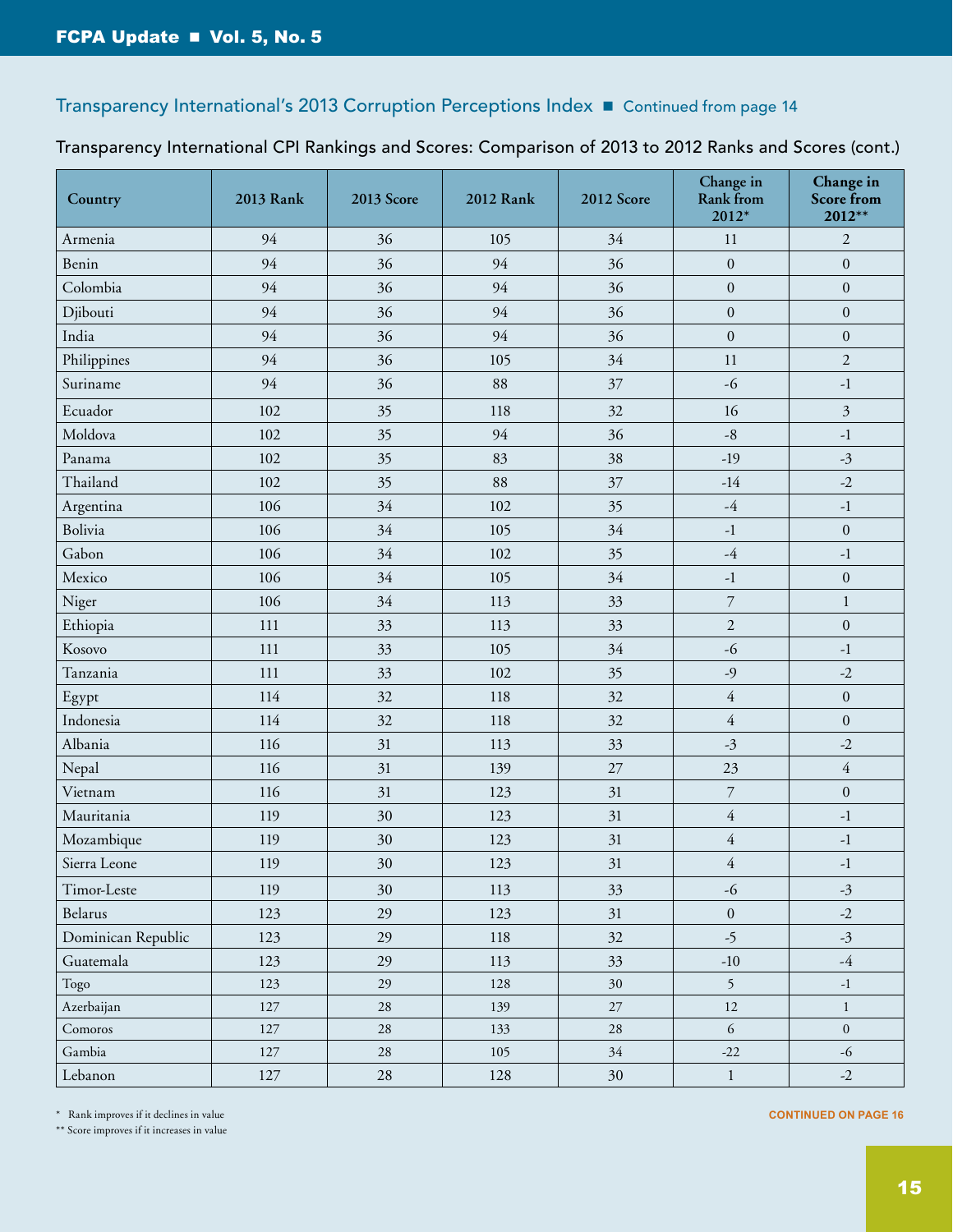#### Transparency International CPI Rankings and Scores: Comparison of 2013 to 2012 Ranks and Scores (cont.)

| Country                             | 2013 Rank | 2013 Score | <b>2012 Rank</b> | <b>2012 Score</b> | Change in<br>Rank from<br>2012* | Change in<br><b>Score from</b><br>2012** |
|-------------------------------------|-----------|------------|------------------|-------------------|---------------------------------|------------------------------------------|
| Madagascar                          | 127       | 28         | 118              | 32                | $-9$                            | $-4$                                     |
| Mali                                | 127       | 28         | 105              | 34                | $-22$                           | $-6$                                     |
| Nicaragua                           | 127       | 28         | 130              | 29                | $\mathfrak{Z}$                  | $-1$                                     |
| Pakistan                            | 127       | 28         | 139              | 27                | 12                              | $\mathbf{1}$                             |
| Russia                              | 127       | 28         | 133              | 28                | 6                               | $\boldsymbol{0}$                         |
| Bangladesh                          | 136       | 27         | 144              | 26                | 8                               | $\mathbf{1}$                             |
| Côte d'Ivoire                       | 136       | 27         | 130              | 29                | $-6$                            | $-2$                                     |
| Guyana                              | 136       | 27         | 133              | 28                | $-3$                            | $-1$                                     |
| Kenya                               | 136       | 27         | 139              | 27                | $\mathfrak{Z}$                  | $\boldsymbol{0}$                         |
| Honduras                            | 140       | 26         | 133              | 28                | $-7$                            | $-2$                                     |
| Kazakhstan                          | 140       | 26         | 133              | 28                | $-7$                            | $-2$                                     |
| Laos                                | 140       | 26         | 160              | 21                | 20                              | 5                                        |
| Uganda                              | 140       | 26         | 130              | 29                | $-10$                           | $-3$                                     |
| Cameroon                            | 144       | 25         | 144              | 26                | $\boldsymbol{0}$                | $-1$                                     |
| Central African<br>Republic         | 144       | 25         | 144              | 26                | $\boldsymbol{0}$                | $-1$                                     |
| Iran                                | 144       | 25         | 133              | 28                | $-11$                           | $-3$                                     |
| Nigeria                             | 144       | 25         | 139              | $27\,$            | $-5$                            | $-2$                                     |
| Papua New Guinea                    | 144       | 25         | 150              | 25                | 6                               | $\boldsymbol{0}$                         |
| Ukraine                             | 144       | 25         | 144              | 26                | $\boldsymbol{0}$                | $-1$                                     |
| Guinea                              | 150       | 24         | 154              | 24                | $\overline{4}$                  | $\overline{0}$                           |
| Kyrgyzstan                          | 150       | 24         | 154              | 24                | $\overline{4}$                  | $\mathbf{0}$                             |
| Paraguay                            | 150       | 24         | 150              | 25                | $\overline{0}$                  | $-1$                                     |
| Angola                              | 153       | 23         | 157              | 22                | $\overline{4}$                  | $\mathbf{1}$                             |
| Congo Republic                      | 154       | 22         | 144              | 26                | $-10$                           | $-4\,$                                   |
| Democratic Republic<br>of the Congo | 154       | 22         | 160              | 21                | 6                               | $\mathbf{1}$                             |
| Tajikistan                          | 154       | 22         | 157              | $22\,$            | $\mathfrak{Z}$                  | $\boldsymbol{0}$                         |
| Burundi                             | 157       | 21         | 165              | 19                | 8                               | $\overline{2}$                           |
| Myanmar                             | 157       | 21         | 172              | 15                | 15                              | $\sqrt{6}$                               |
| Zimbabwe                            | 157       | 21         | 163              | $20\,$            | 6                               | $\mathbf{1}$                             |
| Cambodia                            | 160       | 20         | 157              | 22                | $-3$                            | $-2$                                     |
| Eritrea                             | 160       | $20\,$     | 150              | 25                | $-10$                           | $-5$                                     |
| Venezuela                           | 160       | $20\,$     | 165              | 19                | 5                               | $\mathbf{1}$                             |
| Chad                                | 163       | 19         | 165              | 19                | $\overline{2}$                  | $\boldsymbol{0}$                         |
| Equatorial Guinea                   | 163       | 19         | 163              | 20                | $\boldsymbol{0}$                | $-1$                                     |

\* Rank improves if it declines in value

\*\* Score improves if it increases in value